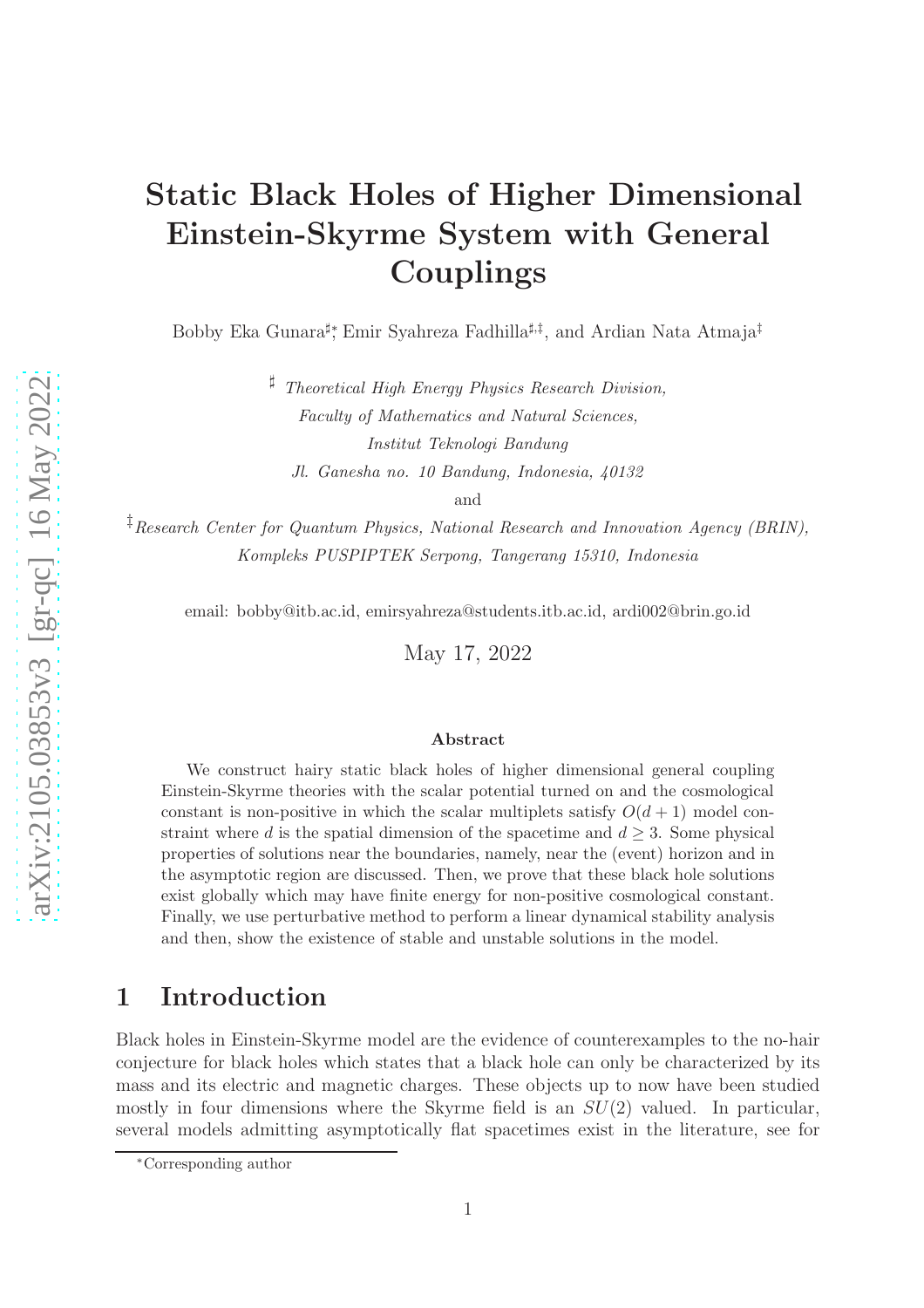example, [\[1\]](#page-19-0). We have only few models with asymptotically anti-de Sitter spacetimes [\[2,](#page-19-1) [3,](#page-19-2) [4\]](#page-19-3), while there is only a model with de Sitter background [\[5\]](#page-19-4).

There are some higher dimensional models which can be mentioned as follows. A five dimensional Einstein-Skyrme model has been considered which can be thought of as an  $O(5)$  sigma model coupled to gravity [\[6\]](#page-19-5). In the model, we have some universality properties that can be adopted to any dimension higher than five. For example, a topological charge is globally defined on the spacetime. The second model is a seven dimensional Skyrme branes [\[7\]](#page-20-0) which provides a brane world scenario. The authors set that the skyrmion field defines on a warped spherically symmetric three dimensional submanifold of a seven-dimensional spacetime which is conformal to  $\mathbb{R}^{3+1} \times S^3$  where  $\mathbb{R}^{3+1}$  and  $S^3$  are four-Minkowski spacetime and three-conformally flat geometries, respectively. Another example of black holes in higher dimensional Einstein-Skyrme theories is studied in [\[8\]](#page-20-1). In this latter model, the authors study the Einstein-Skyrme theory with the cosmological constant  $\Lambda \leq 0$  on a  $d+1$ -dimensional nontrivial static spacetime  $\mathcal{M}^{d+1}$  which is conformal to  $\mathcal{M}^{3+1} \times \mathcal{N}^{d-3}$  where  $\mathcal{M}^{3+1}$  and  $\mathcal{N}^{d-3}$  are the four dimensional spacetime and the compact  $(d-3)$ -dimensional submanifold, respectively. The theory that the authors considered is up to the fourth term and the Skyrme field is still an  $SU(2)$  valued. Then, they construct a family of static black holes and prove the existence of such solutions with finite energy if  $\Lambda = 0$ .

The purpose of this paper is to provide the analysis of static black hole solutions of higher dimensional Einstein-Skyrme models with general couplings including the scalar potential  $V(\phi)$  and the cosmological constant  $\Lambda \leq 0$ . In particular, we set the spacetime  $\mathcal{M}^{d+1}$  with  $d \geq 3$  to be static and conformal to  $\mathcal{M}^{1+1} \times S^{d-1}$  where  $\mathcal{M}^{1+1}$  and  $S^{d-1}$  are the two dimensional spacetime and the compact  $(d-1)$ -dimensional sphere, respectively, with the metric functions  $\delta(r)$  and  $m(r)$ . We also have an  $O(d+1)$  valued Skyrme field which is locally defined on the submanifold  $S^d \subseteq \mathcal{M}^{d+1}$ , where  $S^d$  is conformal to  $\mathbb{R}^+ \times S^{d-1}$ with  $\mathbb{R}^+$  being positive real number. This Skyrme field can further be simplified into a form that can be expressed in terms of a profile function  $\xi \equiv \xi(r)$  where r is the radial coordinate [\[9\]](#page-20-2).

We write down some consequences of the above as follows. First, the covariant topological current such as baryon number lives locally on the submanifold  $\mathcal{S}^d$ . Second, to obtain physical black hole, we have to specify the behavior of the functions  $\delta(r)$ ,  $m(r)$ , and  $\xi(r)$  on the boundaries, namely, at the (event) horizon and the outer boundary, together with their local-global existence and their linear stability. Finally, we want to mention that since our model consists of general couplings in diverse dimension  $(d \geq 3)$  which is a complicated structure, it is not necessary to use the notion of branches related to the value of  $\xi(r)$  on the horizon. Instead, we just need the value of  $\xi(r)$  on the horizon to be regular (or finite) which will be useful to establish the local-global existence of solutions.

In order to have a well-defined model, we first have to analyze the functions  $\delta(r)$ ,  $m(r)$ , and  $\xi(r)$  near the boundaries. Near the (event) horizon, all the function can be linearly expanded such that these functions become fixed on the horizon. At this region, the spacetime  $\mathcal{M}^{d+1}$  breaks into  $\mathcal{T}^{1+1} \times S^{d-1}$  where the 2-surface  $\mathcal{T}^{1+1}$  could be either a flat Minkowski surface  $\mathbb{R}^{1+1}$  or an anti-de Sitter surface  $AdS_2$  [\[10\]](#page-20-3). Analysis on the Ricci scalar implies that the value of  $\xi(r)$  on the horizon has to satisfy an inequality in order to have a consistent solution. In the asymptotic limit, we set the decay rate of all the functions  $\delta(r)$ ,  $m(r)$ , and  $\xi(r)$  to be of the form  $O(r^{-n})$  with  $n \geq 1$  such that the lowest order of these functions are constants implying that the black hole spacetime converges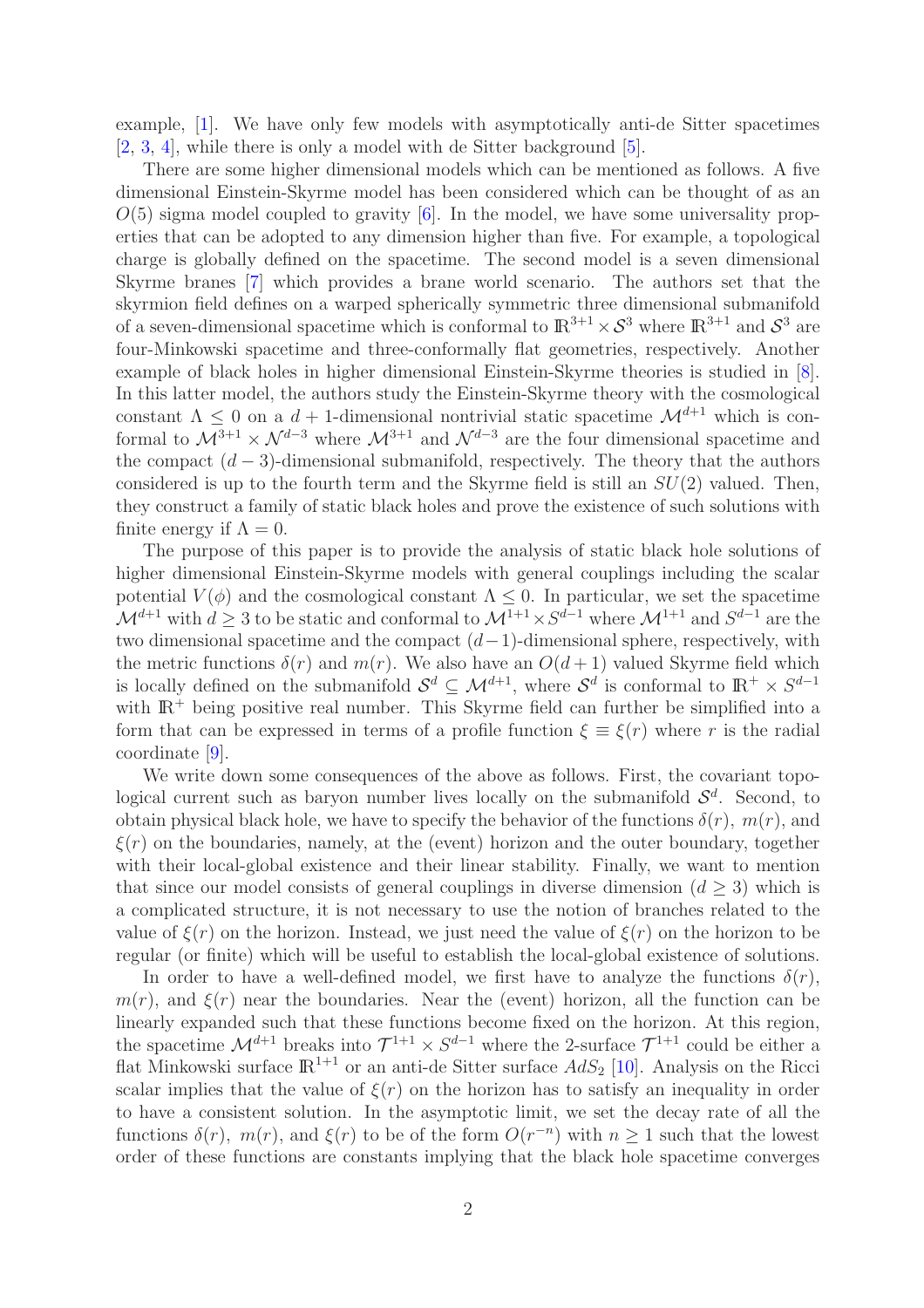Einstein geometry.

Next, we construct local-global existence and uniqueness of this skyrmionic black hole solution. By employing Picard's iteration and the contraction mapping properties, we firstly show local existence and uniqueness of the solutions. Then, using the uniqueness property we argue that the local solution can be extended to the maximal solution by gluing some of the local solutions. Since we have particularly the decay properties of the functions  $\delta(r)$ ,  $m(r)$ , and  $\xi(r)$  of the form  $O(r^{-n})$  with  $n \ge 1$  in the asymptotic region, it can be established a family of global solutions whose energy is finite by taking the values of both the field  $\xi(r)$  and the scalar potential to be vanished in this region for arbitrary  $\Lambda \leq 0$ .

Finally, we discuss the so called linear dynamical stability of solutions using perturbation method to obtain a linear equation called Sturm-Liouville equation in which the problem is reduced to an eigenvalue problem. It is important to notice that the stability here is in the context of Sturm-Liouville theory. Using the behavior of the functions  $\delta(r)$ ,  $m(r)$ , and  $\xi(r)$  in the asymptotic region and applying so called the fixed point theorem [\[11\]](#page-20-4), it can be shown the existence of both stable and unstable solutions for any  $\Lambda \leq 0$ .

We organize this paper as follows. In Section [2](#page-2-0) we discuss shortly the Skyrme model in diverse dimension. The static solutions in the theory are considered in Section [3.](#page-3-0) We perform the analysis of the solutions near the boundaries, namely, the (event) horizon and the asymptotic region in Section [4.](#page-6-0) In Section [5](#page-10-0) we prove that there exists a family of unique global solutions with finite energy in the model. In Section [6](#page-14-0) we consider the dynamical linear stability of solutions and show the existence of stable and unstable solutions.

**Conventions and Notations.** In this paper we use alphabets,  $a, b, c, \ldots$ , as scalar multiplets indices and mid alphabets,  $i, j, k, \ldots$  as spacetime indices. Both indices sets take value from 0 to d with  $d+1$  is the spacetime dimensionality. A one-form component is represented by  $\omega_i$  with lower index and its dual is represented by  $\omega^i$  with upper index. The spacetime coordinates are denoted by  $x^i$  and its derivative operator is  $\frac{\partial}{\partial x^i}$ , or sometimes written as  $\partial_i$ . The multiple scalar index is written as an upper index and the square bracket [. . . ] on indices represents antisymmetrization.

#### <span id="page-2-0"></span>2 Skyrme Model in Diverse Dimension

In this section we shortly discuss the Skyrme model in  $d \geq 3$  spatial dimensions. The starting point is to consider the standard Skyrme model in  $3 + 1$  dimension whose action is of the form

<span id="page-2-1"></span>
$$
S_4 = \int d^4x \, \sqrt{-g} \left( \gamma_1 g^{ij} \, Tr(L_i L_j) + \gamma_2 g^{ij} g^{kl} \, Tr([L_i, L_k][L_j, L_l]) \right) \,, \tag{2.1}
$$

with  $L_i = U^{\dagger} \partial_i U$  where  $U = \phi^0 I_2 + i \vec{\phi} \cdot \vec{\sigma}$  is an  $SU(2)$  valued chiral field originally proposed by T. Skyrme [\[12,](#page-20-5) [13\]](#page-20-6). The vector  $\vec{\sigma} = (\sigma_1, \sigma_2, \sigma_3)$  are the Pauli matrices, while  $(\phi^0, \vec{\phi})$  are real scalar field satisfying  $O(4)$  model condition,  $\phi^a \phi^a = 1$ , see also for example, [\[6,](#page-19-5) [14\]](#page-20-7).

In fact, one can work another way to construct such functional by introducing a so called strain tensor  $D = JJ^T$  where J is the Jacobian matrix of the map [\[15\]](#page-20-8). The energy functional of static Skyrme model can be constructed from the invariants of the strain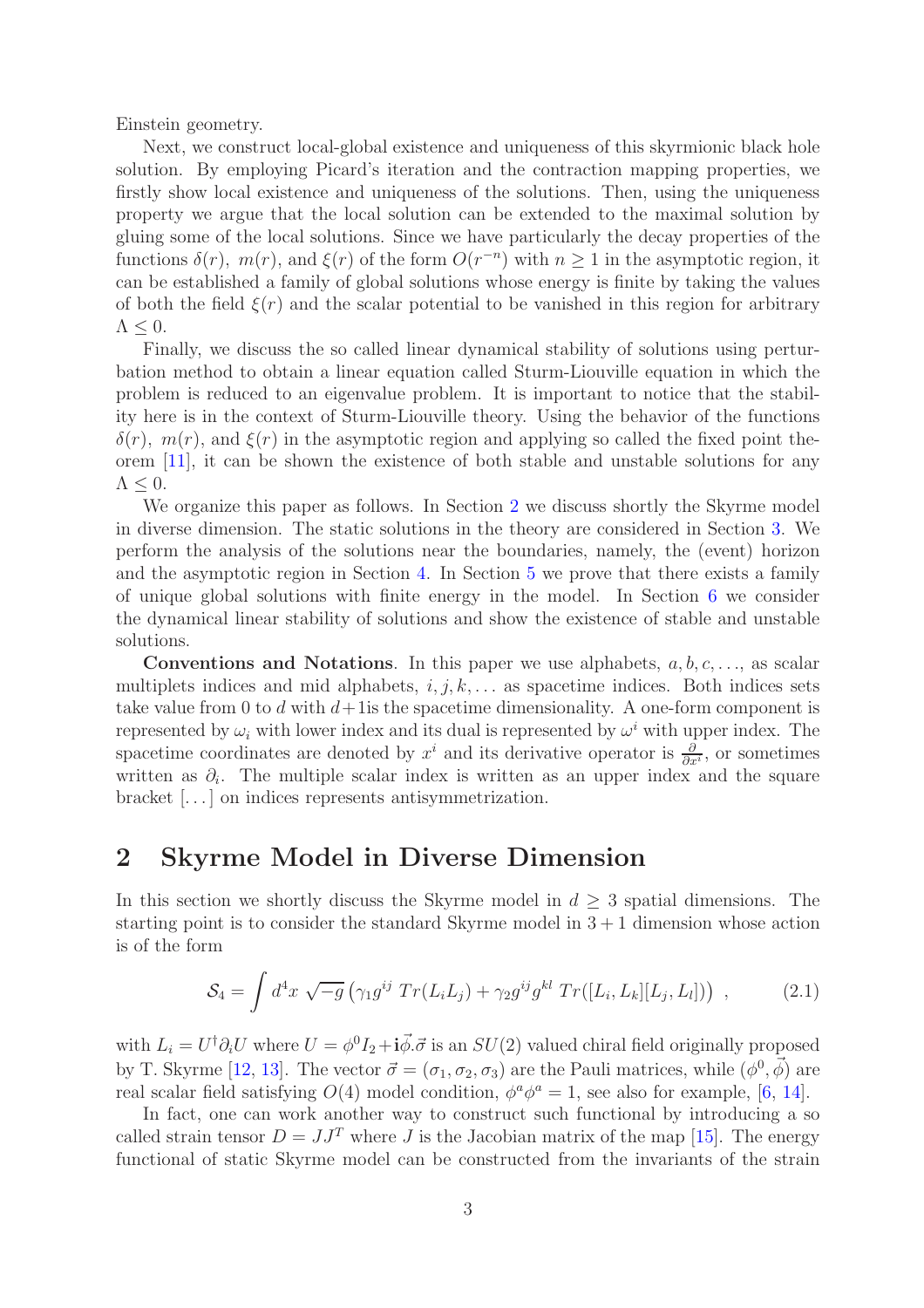tensor D which are the combinations of its eigenvalues. Then, the Lagrangian from  $(2.1)$ can be expressed to be the sum of these two terms

$$
\phi_i^a \phi_j^a g^{ij} \tag{2.2}
$$

$$
\phi^a_{[i}\phi^b_{j]}\phi^a_{[k}\phi^b_{l]}g^{ij}g^{kl} \t\t(2.3)
$$

where  $\phi_i^a \equiv \frac{\partial \phi^a}{\partial x^i}$  and  $g^{ij}$  are the components of the inverse of metric tensor. This construction of Skyrme model can be employed to generalize [\(2.1\)](#page-2-1) either for including the higher order terms [\[16\]](#page-20-9) or for extending the Skyrme model in five dimensions [\[6\]](#page-19-5).

Now, let us consider the eigenvalues of  $D_{ij}$  from a  $d+1$  dimensional Skyrme model, that is,  $\lambda_1^2, \lambda_2^2, \ldots, \lambda_d^2$ . The most general Lagrangian can be written as

$$
\mathcal{L} = -\gamma_0 V - \sum_{n=1}^d \gamma_n \mathcal{L}_{2n} \,, \tag{2.4}
$$

where  $\gamma_p \ge 0$ ,  $p = 0, ..., d$ , are the coupling constants,  $V \equiv V(\phi)$  is a scalar potential, and  $\mathcal{L}_{2n}$  have the form

$$
\mathcal{L}_2 \propto \lambda_1^2 + \dots + \lambda_d^2 ,
$$
\n
$$
\mathcal{L}_4 \propto \lambda_1^2 \lambda_2^2 + \lambda_1^2 \lambda_3^2 + \dots + \lambda_{d-1}^2 \lambda_d^2 ,
$$
\n
$$
\vdots
$$
\n
$$
\mathcal{L}_{2d} \propto \lambda_1^2 \lambda_2^2 \dots \lambda_d^2 .
$$
\n(2.5)

In four dimensional case  $(d = 3)$ , we have the standard Skyrme model with additional BPS-Skyrme term  $(\mathcal{L}_6 \propto \lambda_1^2 \lambda_2^2 \lambda_3^2)$  proposed in [\[17\]](#page-20-10).

Using the above prescription and identifying

$$
\mathcal{L}_{2n} = \frac{1}{(n!)^2} \phi_{[i_1}^{a_1} \dots \phi_{i_n}^{a_n} \phi_{[j_1}^{a_1} \dots \phi_{j_n}^{a_n} g^{i_1 j_1} \dots g^{i_n j_n} \,,\tag{2.6}
$$

the Lagrangian of the model has the form

$$
\mathcal{L} = \gamma_0 V + \sum_{n=1}^{d} \frac{\gamma_n}{(n!)^2} \phi_{[i_1}^{a_1} \dots \phi_{i_n}^{a_n} \phi_{[j_1}^{a_1} \dots \phi_{j_n}^{a_n}] g^{i_1 j_1} \dots g^{i_n j_n} , \qquad (2.7)
$$

which is just an  $O(d+1)$  model proposed in [\[6\]](#page-19-5).

#### <span id="page-3-0"></span>3 Static Solutions in Einstein-Skyrme Model

We can now couple the above Skyrme to gravity via Einstein-Hilbert Lagrangian

<span id="page-3-1"></span>
$$
\mathcal{L}_g = \frac{1}{2}(R - 2\Lambda) - \gamma_0 V - \sum_{n=1}^d \frac{\gamma_n}{(n!)^2} \phi_{[i_1}^{a_1} \dots \phi_{i_n}^{a_n} \phi_{[j_1}^{a_1} \dots \phi_{j_n}^{a_n} g^{i_1 j_1} \dots g^{i_n j_n} \,,\tag{3.1}
$$

where R and  $\Lambda$  are the Ricci scalar and the cosmological constant, respectively, defined on  $(d+1)$ -dimensional spacetime  $\mathcal{M}^{d+1}$ . Throughout the paper, we take  $\Lambda \leq 0$ . In order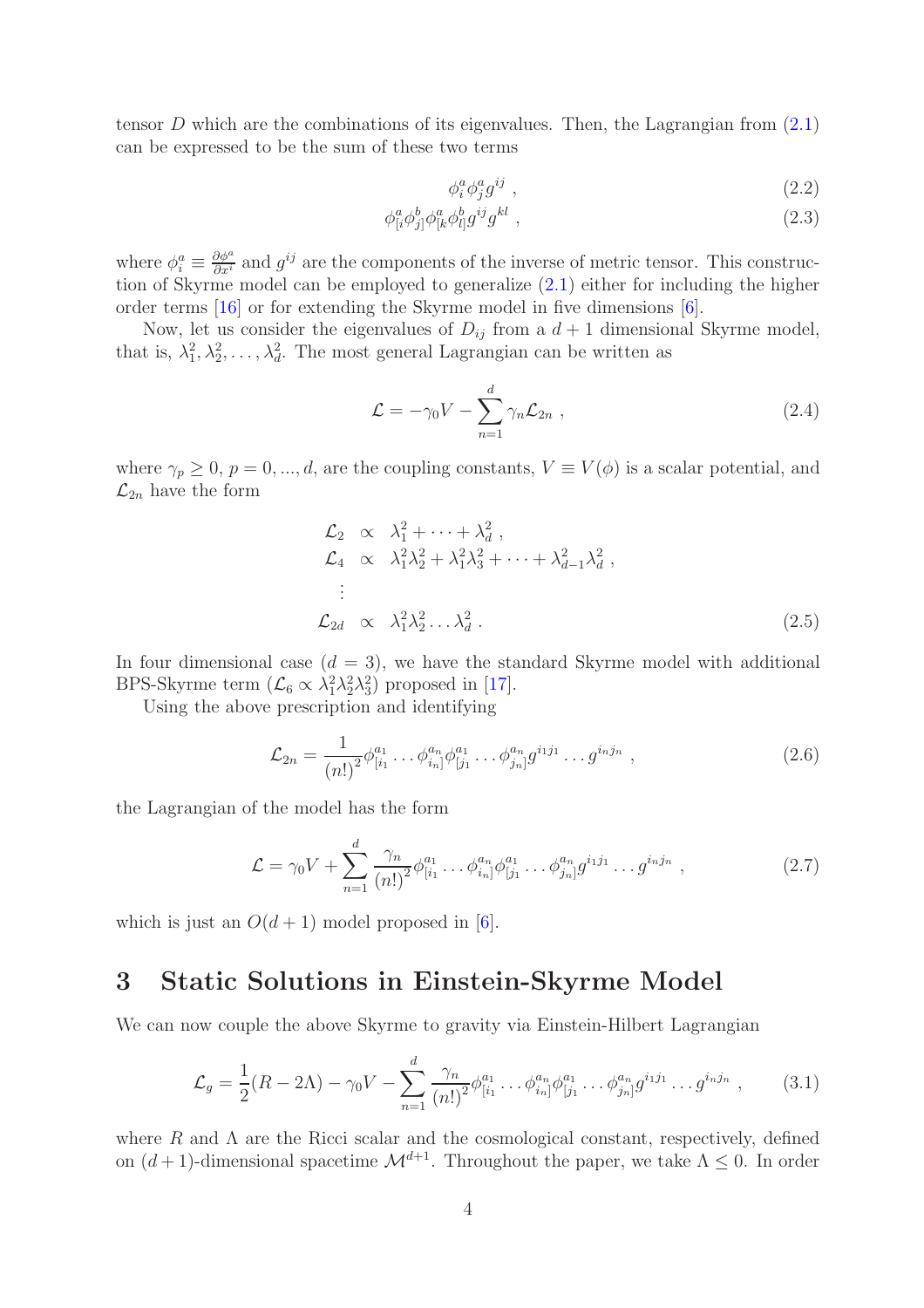to be compatible with the discussion in the preceding section, we take the ansatz metric to be static spherical symmetric

<span id="page-4-1"></span>
$$
ds^{2} = -e^{2\delta} f \, dt^{2} + \frac{dr^{2}}{f} + r^{2} R_{0}^{2} \, d\Omega_{d-1}^{2} , \qquad (3.2)
$$

where  $\delta \equiv \delta(r)$ ,  $f \equiv f(r)$ , and  $d\Omega_{d-1}^2$  is the metric of  $(d-1)$ -dimensional sphere  $S^{d-1}$ with radius  $R_0 > 0$ . For the Skyrme field, we use generalized hedgehog ansatz [\[9\]](#page-20-2) which has the following form

<span id="page-4-0"></span>
$$
\phi = (\cos \xi, \vec{n} \sin \xi) \tag{3.3}
$$

with  $\vec{n}.\vec{n} = 1, \vec{n}$  is a vector in  $\mathbb{R}^d$ . In fact, the ansatz [\(3.3\)](#page-4-0) is a natural choice for a spherically symmetric system. We can motivate this as follows: such ansatz is a coordinate system on target space with the following metric  $ds_{target}^2 = d\xi^2 + \sin^2 \xi d\Omega_{d-1}^2$  where  $\vec{n}.\vec{n} = 1$  directly represents  $S^{d-1}$  manifold with metric  $d\Omega_{d-1}^2$ . For a spherically symmetric spacetime with metric of the form  $ds^2 = -A(r)dt^2 + \frac{1}{f(r)}$  $\frac{1}{f(r)} dr^2 + r^2 d\Omega_{d-1}^2$  we can immediately observe that both manifold have the same submanifold because both contain  $S^{d-1}$ manifold on which the spherical symmetry applies. Furthermore, if we chose the field  $\xi$ to be  $\xi(r)$ , the map  $\phi$  simply become a coordinate transformation  $r \to \xi(r)$ . From this point of view we expect that the angular dependencies of  $\phi$  are decoupled in the full field equations, hence leaves only a single spherical symmetric field equation for  $\xi$ .

Here, we show the details on how we can calculate the effective lagrangian by utilizing eigenvalues of strain tensor D with  $D_j^i = g^{ik} \phi_k^a \phi_j^a$  as its components. The component of tensor  $D$  in mixed form for the ansatz mentioned above is given by

$$
D_j^i = g^{ik}\partial_k \xi \partial_j \xi + \sin^2 \xi g^{ik}\partial_k \vec{n} \cdot \partial_j \vec{n}
$$
\n(3.4)

To make the calculation simpler, we can choose a spatial coordinate on which the strain tensor become diagonal. Firstly, we choose the same parameterization for both  $S^{d-1}$ submanifold of spacetime and target space of  $\phi$ . Hence, suppose that  $S^{d-1}$  submanifold of spacetime has the following metric

$$
d\Omega_{d-1}^2 = d\theta_1^2 + \sum_{p=2}^{d-1} \prod_{q=1}^{p-1} \sin^2 \theta_q \ d\theta_p^2 \tag{3.5}
$$

then the vector n must be a function of  $\theta_1, \ldots, \theta_{d-1}$  and  $\partial_k \vec{n} \cdot \partial_j \vec{n}$  is metric tensor component of  $S^{d-1}$  except  $\partial_1 \vec{n} \cdot \partial_1 \vec{n}$ . Now, let us define the metric tensor on  $S^{d-1}$  as  $h_{\theta_p\theta_q}$ and choose  $\xi$  to be  $\xi \equiv \xi(r)$ . We can immediately observe that the spherical components of spacetime metric  $g_{\theta_p\theta_q}$  is related to the metric of sphere manifold by  $g_{\theta_p\theta_q} = r^2 h_{\theta_p\theta_q}$ . Therefore, our strain tensor components become

$$
D_1^1 = g^{11}\xi'^2 = f\xi'^2,\tag{3.6}
$$

$$
D_{\theta_q}^{\theta_p} = \sin^2 \xi \frac{h^{\theta_p \theta_s}}{r^2} h_{\theta_s \theta_q} = \frac{\sin^2 \xi}{r^2} \delta_{\theta_q}^{\theta_p} \tag{3.7}
$$

The resulting tensor is diagonal, thus we can directly identify all the eigenvalues, namely

$$
\lambda_1^2 = f \xi^2,\tag{3.8}
$$

$$
\lambda_2 = \dots = \lambda_d = \frac{\sin^2 \xi}{r^2} \tag{3.9}
$$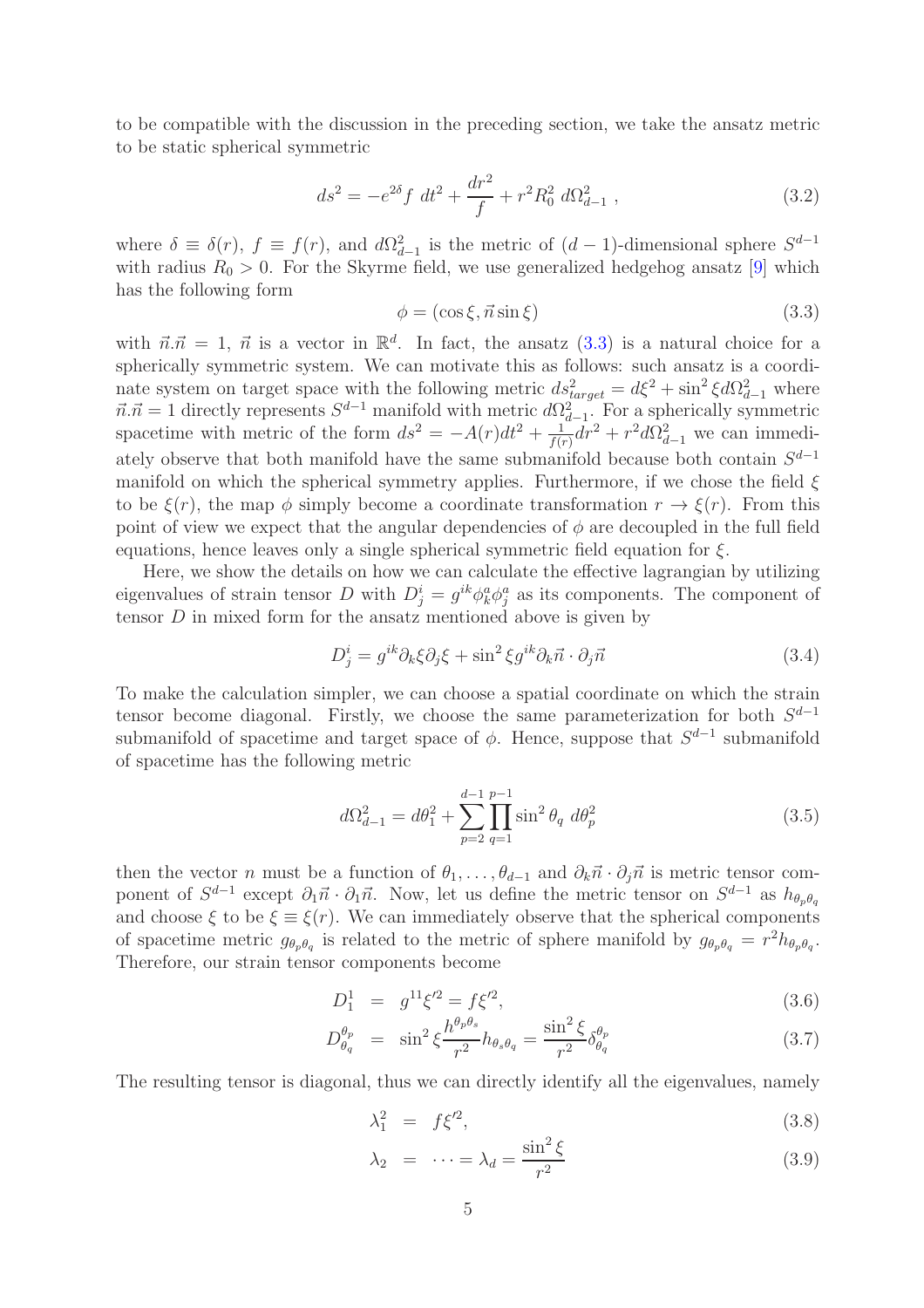The next step is to formulate each invariant from combinations of eigenvalues. We know that for  $\mathcal{L}_{2n}$  there are  $C_n^d$  terms. Because only one eigenvalue is different, which is  $\lambda_1^2 =$  $f\xi'^2$ , then there are  $C_{n-1}^{d-1}$  terms which have  $f\xi'^2$  as their factor. From this we can further conclude that there are  $C_n^d - C_{n-1}^{d-1}$  terms with no factor of  $f\xi'^2$ , hence the invariant  $\mathcal{L}_{2n}$ is given by

$$
\mathcal{L}_{2n} = \frac{\sin^{2(n-1)} \xi}{r^{2(n-1)}} \left( C_{n-1}^{d-1} f(\xi')^2 + \left( C_n^d - C_{n-1}^{d-1} \right) \frac{\sin^2 \xi}{r^2} \right) \,. \tag{3.10}
$$

This formulation can be used in a more general  $D_{\theta_i}^{\theta_i}$  $\theta_i$  which represents a non-trivial map to the target space  $\vec{n} \cdot \vec{n} = 1$ . The field equations for Skyrmion can be found by substituting ansatz [\(3.3\)](#page-4-0) to the dynamical equations of the Skyrme model, namely

$$
\left(\delta^{cb} - \phi^c \phi^b\right) \left[ \nabla_k \left( \sum_{n=1}^d \frac{2\gamma_n}{(n!)^2} g^{i_1 j_1} \dots g^{i_n j_n} \phi^{a_1}_{[i_1} \dots \phi^{a_n}_{i_n]} \frac{\partial}{\partial \phi^b_k} \phi^{a_1}_{[j_1} \dots \phi^{a_n}_{j_n]} \right) - \frac{\partial}{\partial \phi^b} \gamma_0 V \right] = 0 \tag{3.11}
$$

The dynamical field equations above can be simplified by exploiting Levi-Civita symbol and strain tensor, leading to the following expression of field equations

<span id="page-5-0"></span>
$$
\left(\delta^{cb} - \phi^c \phi^b\right) \left[ \sum_{n=1}^d \frac{2n\gamma_n}{n!(d-n)!} \nabla_j \left(\phi^{b,i} H_i^j(n,d)\right) - \frac{\partial}{\partial \phi^b} \gamma_0 V \right] = 0 \tag{3.12}
$$

where we have defined the tensor

$$
H_i^j(n,d) \equiv \varepsilon_{i \ i_2 \dots i_n k_{n+1} \dots k_d} \varepsilon^{j \ j_2 \dots j_n k_{n+1} \dots k_d} \nabla_{j_1} \prod_{m=2}^n D_{j_m}^{i_m}
$$
 (3.13)

for computational purpose.  $H_i^j$  $i(n, d)$  has special features, namely, it is a diagonal tensor if the strain tensor is diagonal and only depends on radial coordinate if we substitute hedgehog ansatz in  $(3.3)$  to  $\phi$ . Upon substitution of ansatz  $(3.3)$ , the resulting field equations [\(3.12\)](#page-5-0) is effectively reduced into a single field equation (as expected, because  $\vec{n}$ decouples) for  $\xi$  where all of the equations only differ by some angular factors, namely

<span id="page-5-2"></span>
$$
\xi'' + \left(\frac{d-1}{r} + \delta' + \frac{f'}{f} + \frac{1}{u}\partial_r u\right)\xi' + \frac{(\xi')^2}{2u}\frac{\partial u}{\partial \xi} = \frac{1}{2uf}\partial_\xi v\,,\tag{3.14}
$$

with  $\partial_r u \equiv \frac{\partial u}{\partial r}$  and  $\partial_\xi v \equiv \frac{\partial v}{\partial \xi}$ . where we have defined

<span id="page-5-3"></span>
$$
u = \sum_{n=1}^{d} \gamma_n C_{n-1}^{d-1} \frac{\sin^{2(n-1)} \xi}{(rR_0)^{2(n-1)}},
$$
  
\n
$$
v = \gamma_0 V + \sum_{n=1}^{d} \gamma_n C_n^d \left(1 - \frac{n}{d}\right) \frac{\sin^{2n} \xi}{(rR_0)^{2n}},
$$
\n(3.15)

and we assume  $V = V(\xi)$  for the rest of this paper. On the metric [\(3.2\)](#page-4-1), the effective static energy functional for the Skyrme model has the form

<span id="page-5-1"></span>
$$
E = \int d^d x \sqrt{-g^{(d+1)}} \left( u f(\xi')^2 + v \right) , \qquad (3.16)
$$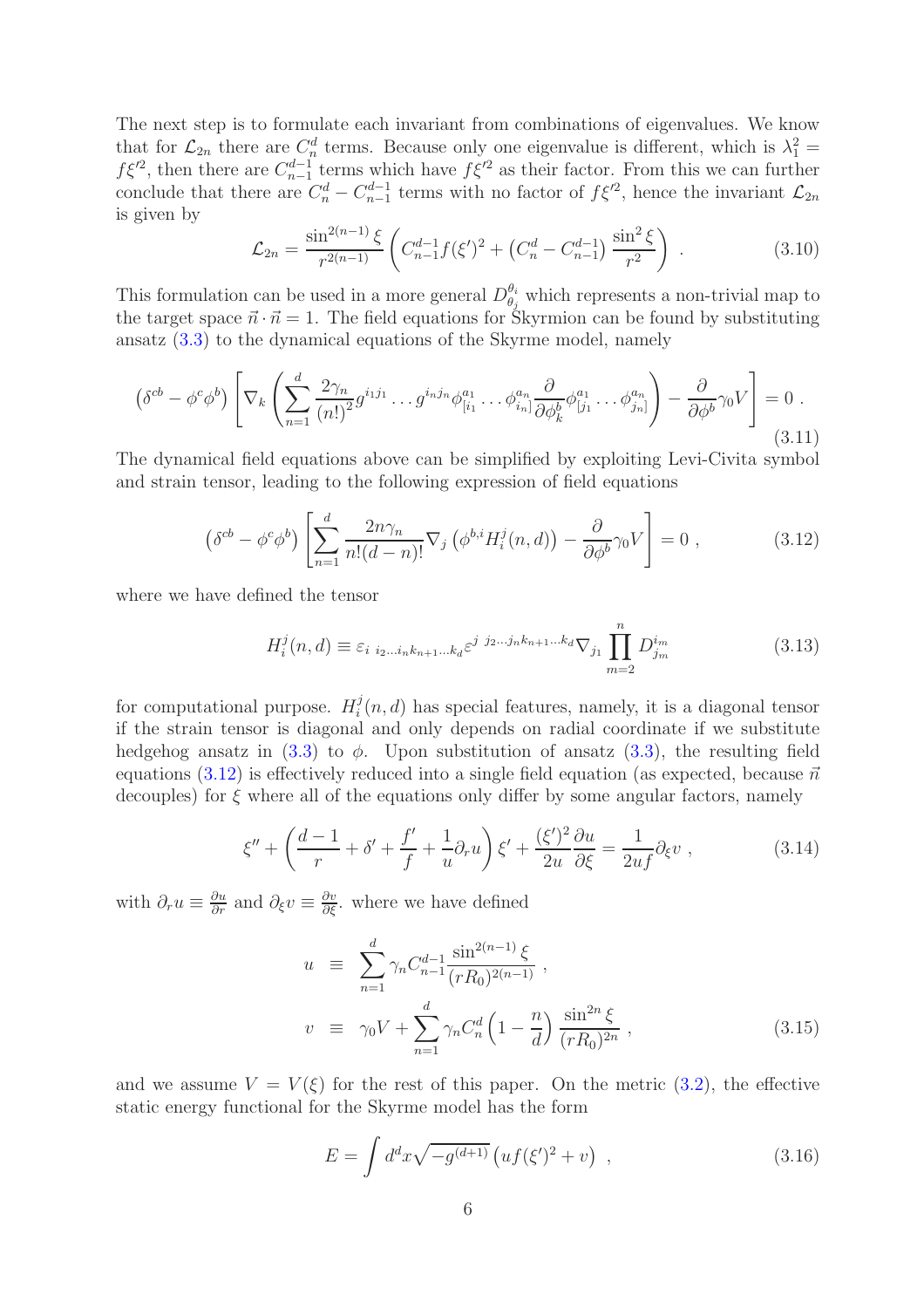Varying the energy  $(3.16)$  with respect to  $\xi$ , leads to the same field equation of  $\xi$  given by [\(3.14\)](#page-5-2).

Next, the dynamics of the metric functions  $\delta(r)$  and  $f(r)$  are governed by the Einstein field equation coming from the variation of the action related to Lagrangian [\(3.1\)](#page-3-1). The components of the Einstein field equation can be simplified into the following equations

<span id="page-6-2"></span>
$$
(d-1)\frac{f}{2}\left(\frac{f'}{rf} + \frac{d-2}{r^2}\right) - \frac{(d-1)(d-2)}{2r^2R_0^2} + \Lambda = -uf(\xi')^2 - v \;, \tag{3.17}
$$

<span id="page-6-3"></span>
$$
(d-1)\frac{f}{2}\left(\frac{2\delta' f + f'}{rf} + \frac{d-2}{r^2}\right) - \frac{(d-1)(d-2)}{2r^2 R_0^2} + \Lambda = uf(\xi')^2 - v \,,\tag{3.18}
$$

<span id="page-6-4"></span>
$$
\frac{f}{2}\left(2\delta'' + 2(\delta')^2 + \frac{f'' + 3\delta' f'}{f}\right) + \frac{d-2}{r}\left(f' + \delta' f\right) - \frac{(d-2)(d-3)}{2r^2 R_0^2} \left(1 - fR_0^2\right) + \Lambda
$$
\n
$$
= \frac{1}{d(d-1)} \sum_{n=1}^d \gamma_n C_n^d \ n \left(2n - d - 1\right) \frac{\sin^{2(n-1)}\xi}{(rR_0)^{2(n-1)}} f(\xi')^2
$$
\n
$$
- \frac{1}{d(d-1)} \sum_{n=1}^d \gamma_n C_n^d \left(2n^2 - 3nd + n - d + d^2\right) \frac{\sin^{2n}\xi}{(rR_0)^{2n}} - \gamma_0 V \ . \tag{3.19}
$$

Additionally, we write down the Ricci scalar of the metric [\(3.2\)](#page-4-1)

$$
R = \frac{1}{r^2 R_0^2} (d-2)(d-1) - \frac{2}{r} (d-1)(f' + \delta' f)
$$

$$
- [2f(\delta'' + \delta'^2) + 3\delta' f' + f''] - (d-2)(d-1)\frac{f}{r^2}.
$$
(3.20)

which will be useful in the next section discussion.

Now, we take a particular for of the metric function  $f(r)$  as

<span id="page-6-1"></span>
$$
f = \frac{1}{R_0^2} - \frac{2m}{(d-2)r^{d-2}} - \frac{2\Lambda}{d(d-1)}r^2,
$$
\n(3.21)

where  $m \equiv m(r)$ . Using [\(3.21\)](#page-6-1), [\(3.17\)](#page-6-2) and [\(3.18\)](#page-6-3) become simply

<span id="page-6-5"></span>
$$
m' = \frac{(d-2)}{(d-1)} r^{d-1} \left( u f(\xi')^2 + v \right) ,
$$
  
\n
$$
\delta' = \frac{2}{(d-1)} u(\xi')^2 r .
$$
\n(3.22)

We will discuss the properties of  $m(r)$ ,  $\delta(r)$ , and  $\xi(r)$  near the boundaries, namely, near the horizon  $(r \to r_h)$  and around the asymptotic region  $(r \to +\infty)$  in the next section.

# <span id="page-6-0"></span>4 Near Boundary Properties

In this section we discuss the properties of solutions of the Einstein field equation [\(3.19\)](#page-6-4), [\(3.22\)](#page-6-5), and the equation of motions [\(3.14\)](#page-5-2) near the boundaries. The first part of discussion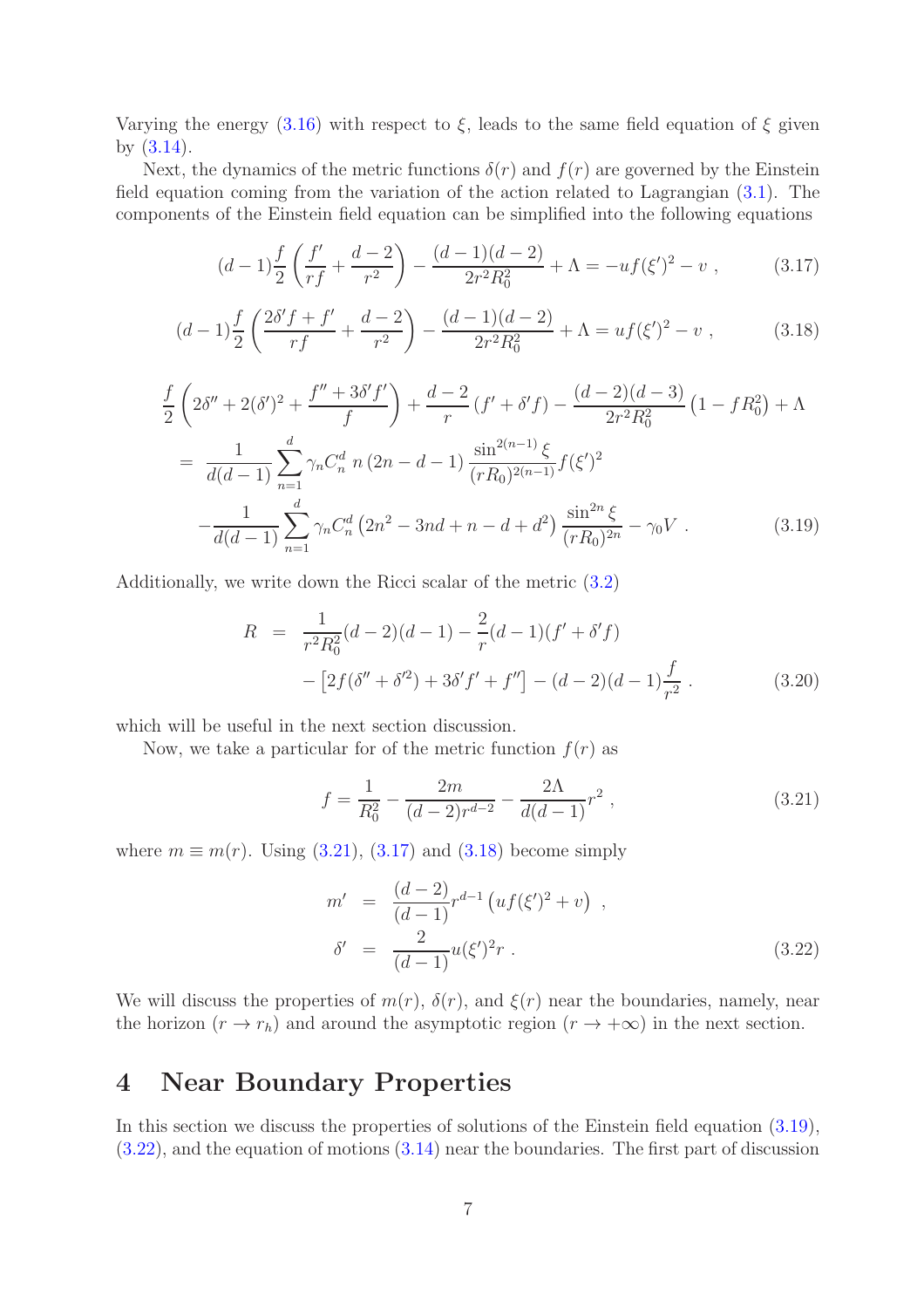is to consider the properties of  $m(r)$ ,  $\delta(r)$ , and  $\xi(r)$  near the horizon and then, we continue it in the asymptotic region as  $r \to +\infty$ .

Let us first consider the behavior of  $m(r)$ ,  $\delta(r)$ , and  $\xi(r)$  in the horizon limit. Suppose there exists a horizon at the radius  $r = r_h$  such that  $f(r_h) = 0$  implying

$$
m(r_h) = \frac{(d-2)r_h^{d-2}}{2R_0^2} - \frac{(d-2)}{d(d-1)}\Lambda r_h^d.
$$
\n(4.1)

Near the region, we can expand the metric functions as

<span id="page-7-0"></span>
$$
\xi = \xi_h + \xi_1 (r - r_h) + O((r - r_h)^2) ,\n\delta = \delta_h + \delta_1 (r - r_h) + O((r - r_h)^2) ,\nm = m(r_h) + m_1 (r - r_h) + O((r - r_h)^2) ,
$$
\n(4.2)

where  $\xi_h$  and  $\delta_h$  are positive constants, while  $\xi_1$ ,  $\delta_1$ , and  $m_1$  are real constants. Inserting  $(4.2)$  into  $(3.22)$  and  $(3.14)$ , it then yields

<span id="page-7-1"></span>
$$
\delta_1 = \frac{2}{(d-1)} \left( \sum_{n=1}^d \gamma_n C_{n-1}^{d-1} \frac{\sin^{2(n-1)} \xi_h}{(r_h R_0)^{2(n-1)}} \right) \xi_1^2 r_h ,
$$
  
\n
$$
m_1 = \frac{(d-2)}{(d-1)} r_h^{d-1} \left( \gamma_0 V(\xi_h) + \sum_{n=1}^d \gamma_n C_n^d \left( 1 - \frac{n}{d} \right) \frac{\sin^{2n} \xi_h}{(r_h R_0)^{2n}} \right) ,
$$
  
\n
$$
\xi_1 = \frac{\gamma_0 \partial_{\xi} V(\xi_h) + \frac{\sin(2\xi_h)}{(r_h R_0)^2} \sum_{n=1}^d \gamma_n C_{n-1}^{d-1} (d-n) \frac{\sin^{2(n-1)} \xi_h}{(r_h R_0)^{2(n-1)}}}{2 \left( \frac{d-2}{R_0^2 r_h} - \frac{2\Lambda r_h}{(d-1)} - \frac{2m_1}{(d-2)r_h^{d-2}} \right) \left( \sum_{m=1}^d \gamma_n C_{m-1}^{d-1} \frac{\sin^{2(m-1)} \xi_h}{(r_h R_0)^{2(m-1)}} \right) ,
$$
\n(4.3)

which show that we have a  $(d + 4)$ -dimensional parameter space spanned by  $\xi_h$ ,  $\delta_h$ , M, and  $\gamma_p$  with  $p = 0, ..., d$ . From the last equation in [\(4.3\)](#page-7-1), it is straightforward to see that among  $\gamma_p$ , we should have at least one of them to be non-zero.

The second expression in [\(4.3\)](#page-7-1) and [\(3.19\)](#page-6-4) can be used to find the form of Ricci scalar on the horizon which takes the form

<span id="page-7-2"></span>
$$
R|_{r_h} = \frac{(d-1)(d-2)}{r_h^2 R_0^2} + \Lambda_e + 2\sum_{n=1}^d \gamma_n C_n^d \left(\frac{2n^2 - 3nd - n + d + d^2}{d(d-1)}\right) \frac{\sin^{2n} \xi_h}{(R_0 r_h)^{2n}}, \quad (4.4)
$$

with

$$
\Lambda_e = \frac{2(d+1)}{(d-1)} \left( \Lambda + \gamma_0 V(\xi_h) \right) - \frac{(d-1)(d-2)}{r_h^2 R_0^2} \,. \tag{4.5}
$$

Around this region, the spacetime topology changes to  $\mathcal{T}^2 \times S^{d-1}$  where  $\mathcal{T}^2$  is a 2-surface  $\mathcal{T}^2$  which could be either  $\mathcal{T}^2 \simeq \mathbb{R}^2$  or  $\mathcal{T}^2 \simeq AdS_2$  [\[10\]](#page-20-3). Thus, the second term and the third term in the right hand side of [\(4.4\)](#page-7-2) should be

$$
\Lambda_e + 2\sum_{n=1}^d \gamma_n C_n^d \left(\frac{2n^2 - 3nd - n + d + d^2}{d(d-1)}\right) \frac{\sin^{2n} \xi_h}{(R_0 r_h)^{2n}} \le 0.
$$
\n(4.6)

Next, we consider the behavior of  $m(r)$ ,  $\delta(r)$ , and  $\xi(r)$  in the asymptotic region. In order to have a finite and regular solution, the metric functions  $\delta(r)$  and  $m(r)$  should be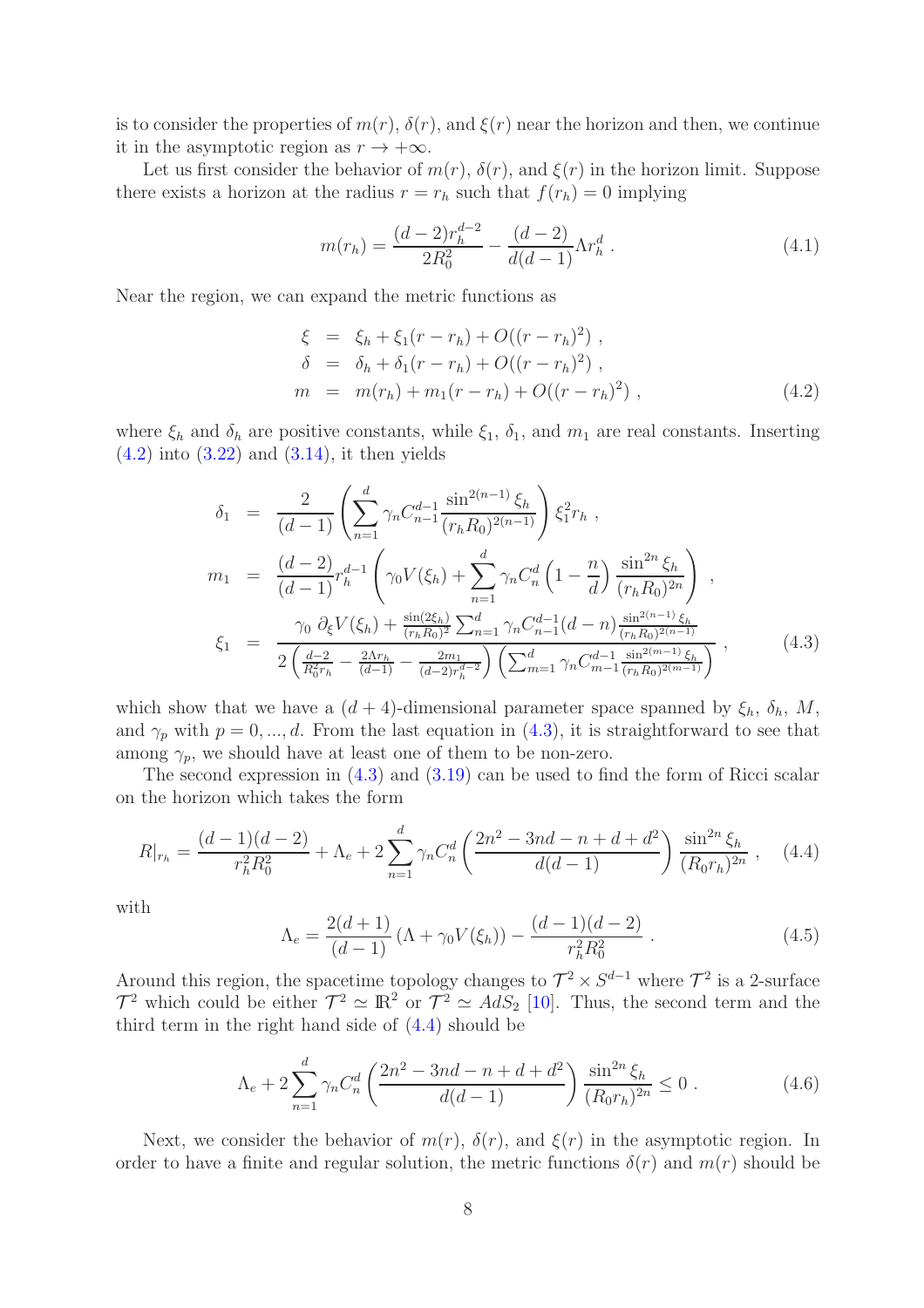decreasing functions whose form are

<span id="page-8-0"></span>
$$
\delta(r) = \frac{\tilde{\delta}_1}{r^{n_1}} + O\left(r^{-(n_1+1)}\right) ,
$$
  
\n
$$
m(r) = M + \frac{\tilde{m}_1}{r^{n_2}} + O\left(r^{-(n_2+1)}\right) ,
$$
\n(4.7)

where  $M > 0$  is the ADM mass which will be discussed below, whereas  $\tilde{\delta}_1, m_1 \in \mathbb{R}$ ,  $n_1 \geq 1$ , and  $n_2 \geq 1$ . Moreover, the skyrmionic scalar  $\xi(r)$  would have the form

<span id="page-8-1"></span>
$$
\xi(r) = \xi_{\infty} + \frac{\tilde{\xi}_1}{r^{n_3}} + O\left(r^{-(n_3+1)}\right) , \qquad (4.8)
$$

where  $n_3 \geq 1$  and  $\xi_{\infty}, \tilde{\xi}_1 \in \mathbb{R}$  showing that  $\xi(r)$  will be frozen as  $r \to +\infty$ . Inserting  $(4.7)$  and  $(4.8)$  to the constraints  $(3.22)$ , we obtain

<span id="page-8-5"></span>
$$
n_1 \ge d+1
$$
,  $n_2 \ge 1$ ,  $n_3 \ge \frac{1}{2}(d+1)$ , (4.9)

with either  $\gamma_0 = 0$  or  $\gamma_0 > 0$  and

<span id="page-8-3"></span>
$$
V(\xi_{\infty}) = 0. \tag{4.10}
$$

We also have

$$
\tilde{\delta}_1 = -\frac{n_3^2}{n_1} \gamma_1 \tilde{\xi}_1^2 ,
$$
\n
$$
\tilde{m}_1 = \frac{n_3^2 \Lambda}{d(d-1)n_2} \gamma_1 \tilde{\xi}_1^2 .
$$
\n(4.11)

The equation of motions  $(3.14)$  gives us the condition

<span id="page-8-4"></span>
$$
\gamma_0 \; \partial_{\xi} V(\xi_{\infty}) = \frac{4\gamma_2 \Lambda}{d(d-1)R_0^2} \sin \xi_{\infty} \cos \xi_{\infty} , \qquad (4.12)
$$

where we have used the ansatze  $(4.7)$  and  $(4.8)$ .

Now, we write down the trace of the Einstein field equation

<span id="page-8-2"></span>
$$
R = \frac{2(d+1)}{(d-1)} (\Lambda + \gamma_0 V) + \frac{2}{d(d-1)} \sum_{n=1}^d \gamma_n C_n^d (2n^2 - 3nd - n + d + d^2) \frac{\sin^{2n} \xi}{(rR_0)^{2n}} - \frac{2}{d(d-1)} \sum_{n=1}^d \gamma_n C_n^d n (2n - d - 1) \frac{\sin^{2(n-1)} \xi}{(rR_0)^{2(n-1)}} f(\xi')^2.
$$
\n(4.13)

In this region the geometry converges to Einstein such that [\(4.13\)](#page-8-2) should be simplified to

$$
R = \frac{2(d+1)\Lambda}{(d-1)} + O(r^{-n}) \quad , \tag{4.14}
$$

with cosmological constant  $2\Lambda/(d-1)$  (or Ricci-flat with  $\Lambda = 0$ ) such that if we subtitute  $(4.7)$  and  $(4.8)$  to  $(4.13)$ , we find either the case without the scalar potential, that is,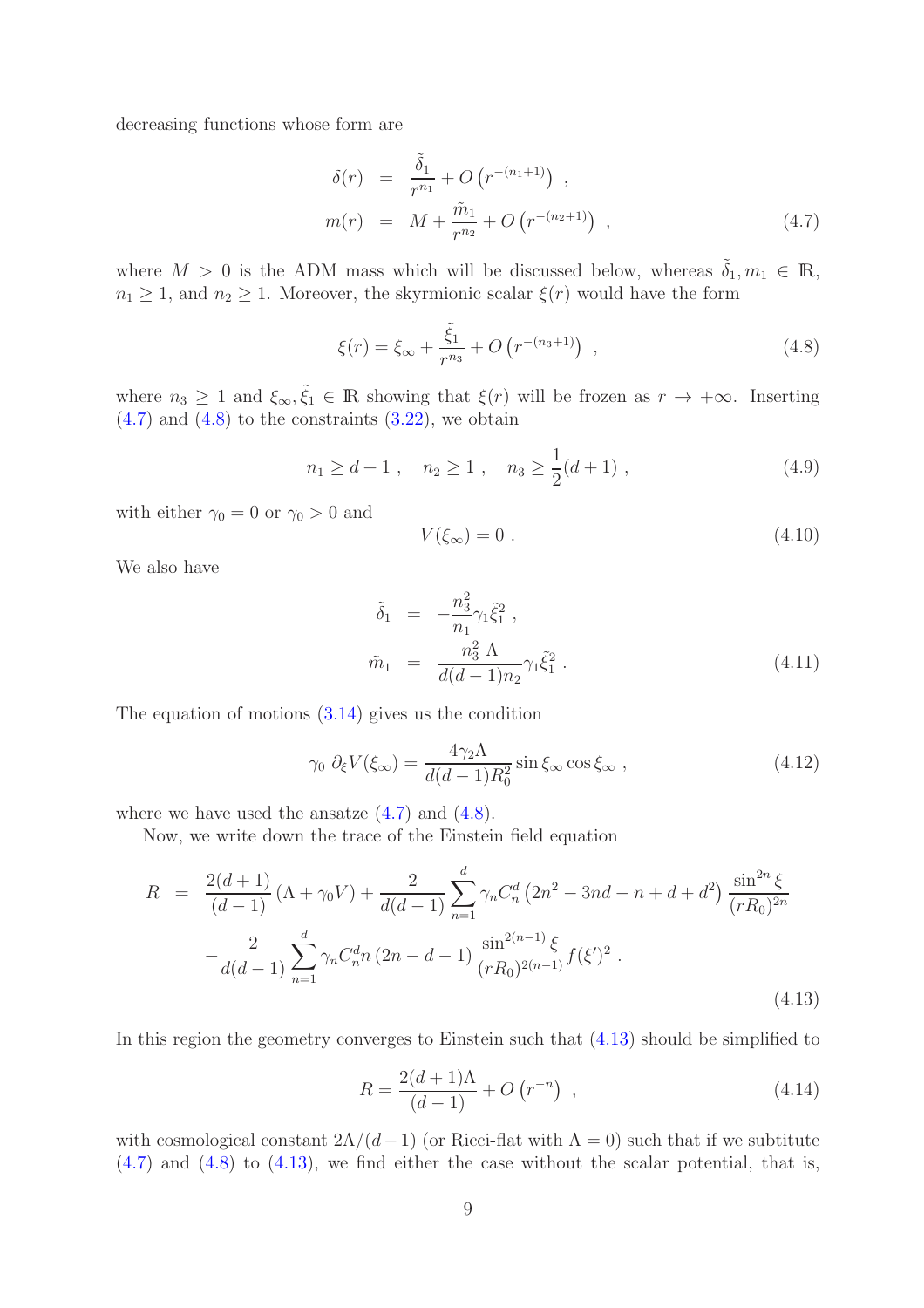$\gamma_0 = 0$  or [\(4.10\)](#page-8-3) with  $\gamma_0 > 0$ . As we will see in the next section, the finiteness of the energy functional [\(3.16\)](#page-5-1) constrains the value of  $\xi_{\infty}$  and the bound of  $n_3$ .

Let us now discuss how to obtain the mass of the black hole. This can be done by considering the Komar integral [\[18,](#page-20-11) [19\]](#page-20-12)

$$
\mathcal{K} = \int_{\partial \Sigma} dS_{ij} \left( \nabla^i \zeta^j + \omega^{ij} \right) , \qquad (4.15)
$$

where  $\partial \Sigma$  is the boundary of a spatial hypersurface of the spacetime  $\mathcal{M}^{d+1}$ . We have a Killing vector  $\zeta^i$  of  $\mathcal{M}^{d+1}$  and an antisymmetric tensor  $\omega^{ij}$  satisfying [\[20\]](#page-20-13)

<span id="page-9-0"></span>
$$
\nabla_i \omega^{ij} = R^j_{\ i} \zeta^i \ . \tag{4.16}
$$

In the case at hand, the vector  $\zeta^i$  is time-like with  $\zeta^i = (1, 0, ..., 0)$  such that the non-zero solution of  $(4.16)$  has to be

$$
\omega^{10} = -\frac{1}{2}(f' + 2\delta' f) + \frac{M}{\text{Vol}(S^{d-2})}e^{-\delta}r^{-(d-1)}R_0^{-(d-1)},\qquad(4.17)
$$

while

$$
\nabla^1 \zeta^0 = \frac{1}{2} (f' + 2\delta' f) , \qquad (4.18)
$$

where Vol( $S^{d-2}$ ) is the volume of the unit sphere  $S^{d-2}$ . The infinitesimal volume  $dS_{10}$  has the form

$$
dS_{10} = \frac{1}{2} e^{\delta} r^{d-1} R_0^{d-1} d\text{Vol}(S^{d-2}). \qquad (4.19)
$$

Thus, we obtain the mass of our black hole

$$
M_{\rm BH} = \lim_{r \to +\infty} M = M \tag{4.20}
$$

Finally, the topological charge called baryon number B for such a system is

<span id="page-9-1"></span>
$$
B = \frac{1}{\text{Vol}(S^d)} \int \sin^{d-1} \xi \left( \prod_{k=1}^{d-2} \sin^{d-1-k} \theta_k \right) d\xi d\theta_1 \dots d\theta_{d-1}
$$
  

$$
= \frac{\text{Vol}(S^{d-1})}{\text{Vol}(S^d)} \int \sin^{d-1} \xi d\xi = \mathcal{B}(\xi_h) - \mathcal{B}(\xi_\infty) , \qquad (4.21)
$$

where  $\mathcal{B}(\xi)$  is defined by

$$
\mathcal{B}(\xi) \equiv \frac{\Gamma\left(\frac{d+1}{2}\right)}{\sqrt{\pi}\Gamma\left(\frac{d}{2}\right)} \begin{cases} C_{\frac{d-1}{2}}^{\frac{d-1}{2}} + \frac{1}{2^{d-2}} \sum_{k=0}^{\frac{d-3}{2}} C_k^{d-1} (-1)^{k+1} \frac{\sin((d-2k-1)\xi)}{d-2k-1} , & \text{for } d = 3, 5, 7, \dots \\ \frac{1}{2^{d-2}} \sum_{k=0}^{\frac{d-2}{2}} C_k^{d-1} (-1)^k \frac{\cos((d-2k-1)\xi)}{(d-2k-1)} , & \text{for } d = 2, 4, 6, \dots \end{cases} \tag{4.22}
$$

We have used the definition of topological charge given in [\[6\]](#page-19-5). A vacuum solution can be obtained if we take  $\xi_h = \xi_\infty$ .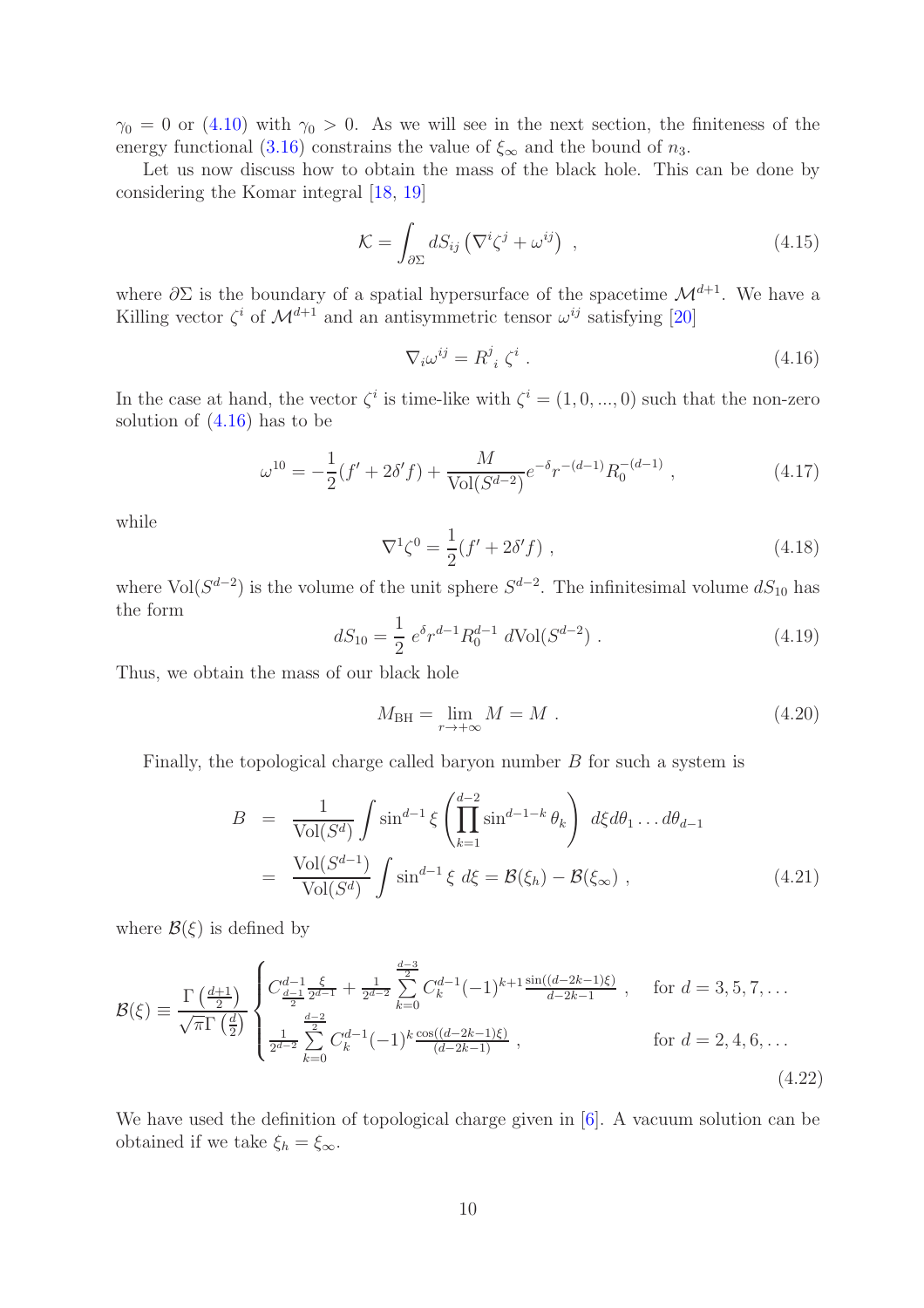Let us consider an example as follows. Suppose we have  $\xi_h = \pi$  and  $\xi_\infty = 0$ , then  $\Lambda_e \leq 0$ , [\(4.3\)](#page-7-1) becomes

$$
\delta_1 = \frac{2\gamma_1}{(d-1)} \xi_1^2 r_h ,
$$
\n
$$
m_1 = \frac{(d-2)}{(d-1)} r_h^{d-1} \gamma_0 V(\pi) ,
$$
\n
$$
\xi_1 = \frac{\gamma_0 \partial_{\xi} V(\pi)}{2\gamma_1 \left(\frac{d-2}{R_0^2 r_h} - \frac{2r_h}{(d-1)} \left(\Lambda - \gamma_0 V(\pi)\right)\right)},
$$
\n(4.23)

with  $\gamma_1 > 0$ , and the topological charge [\(4.21\)](#page-9-1) take a unit value i.e.  $B = 1$ . It is easy to see that we have black hole solutions if  $\gamma_0 > 0$  with either  $V(\pi) \neq 0$  or  $\partial_{\xi} V(\pi) \neq 0$ . In other words, the presence of the scalar potential term  $\gamma_0 V$  plays an important role in determining the existence of black hole solutions in this theory. For example, in a model with generalized pion-mass scalar potential

$$
V(\xi) = (1 - \cos \xi)^n , \quad n \ge 1 , \tag{4.24}
$$

we may have a black hole solution since  $V(\pi) = 2^n$  and  $\partial_{\xi} V(\pi) = 0$ . Moreover, in the asymptotic region this model admits [\(4.10\)](#page-8-3) and  $\partial_{\xi}V(0) = 0$  which shows that these correspond to finite energy solutions as we shall see in the next section.

In a case of  $\gamma_0 = 0$  (or  $V(\phi) \equiv 0$ ), we might have a smooth regular solution which is not a black hole. This latter situation has been observed in four dimensional Einstein-Skyrme theory [\[2\]](#page-19-1).

### <span id="page-10-0"></span>5 Local-Global Existence of Finite Energy Solutions

In this section we establish local-global existence and uniqueness of black hole solutions of the theory. By employing the Picard's iteration and the contraction mapping properties, we prove the local existence and the uniqueness. Then, using maximal solution technique we construct the global existence. We use the expansions  $(4.7)$  and  $(4.8)$  to show the finiteness of solutions. Finally, the finite energy solutions are discussed.

#### <span id="page-10-3"></span>5.1 Local Existence and Smoothness

Let us define a set of dynamical variables  $\mathbf{w} \equiv (\xi, p_{\xi})$  where  $p_{\xi} \equiv \xi'$ . We write down the constraints [\(3.22\)](#page-6-5) in the integral form

<span id="page-10-1"></span>
$$
m = m_h + \frac{(d-2)}{(d-1)} r^{-\frac{2}{d-1}} \int r^{d-1+\frac{2}{d-1}} \left( \left( \frac{1}{R_0^2} - \frac{2\Lambda}{d(d-1)} r^2 \right) u p_{\xi}^2 + v \right) dr ,
$$
  

$$
\delta = \delta_h + \frac{2}{(d-1)} \int r u p_{\xi}^2 dr , \qquad (5.1)
$$

where  $u \equiv u(\xi, r)$  and  $v \equiv v(\xi, r)$  given in [\(3.15\)](#page-5-3). Suppose  $I \equiv [r, r + \varepsilon]$  where  $r \neq r_h$ ,  $\varepsilon > 0$ , and  $U \subset \mathbb{R}^2$  be an open set.

<span id="page-10-2"></span>**Lemma 1.** Suppose the scalar potential V in  $(3.1)$  is at least a  $C^2$ -real function. Then, the metric functions  $\delta(\mathbf{w}, r)$  and  $m(\mathbf{w}, r)$  in [\(5.1\)](#page-10-1) are locally Lipschitz with respect to **w**.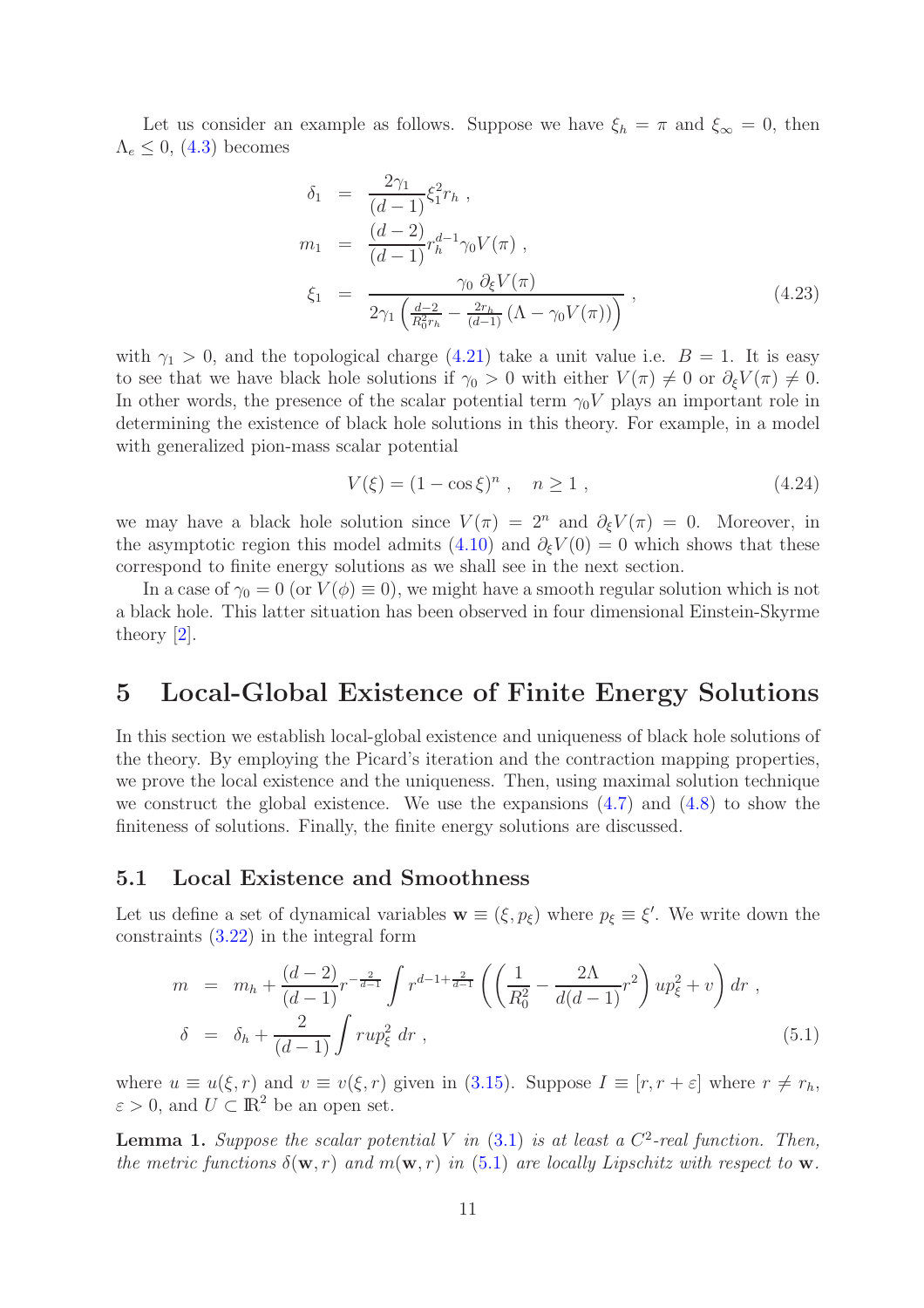Proof. First, we have

$$
|m|_{U} \leq \frac{(d-2)}{(d-1)} r^{-\frac{2}{d-1}} \int_{r}^{r+\epsilon} r^{d-1+\frac{2}{d-1}} \left| \left( \frac{1}{R_0^2} - \frac{2\Lambda}{d(d-1)} r^2 \right) u p_{\xi}^2 + v \right| dr
$$
  
 
$$
\leq \frac{(d-2)}{(d-1)} Cr^{d-1} \left| \left( \frac{1}{R_0^2} - \frac{2\Lambda}{d(d-1)} r^2 \right) u p_{\xi}^2 + v \right| , \qquad (5.2)
$$

for  $C > \epsilon$  which is bounded since the function  $\xi(r)$  is at least a  $C^2$ -real function. Using similar argument, we can show that  $\delta$  is also bounded. Then, for  $\mathbf{w}, \tilde{\mathbf{w}} \in U$ 

$$
\begin{aligned}\n|\delta(\mathbf{w},r) - \delta(\tilde{\mathbf{w}},r)|_U &\leq \frac{2r}{(d-1)}C\left|u(\xi,r)p_{\xi}^2 - u(\tilde{\xi},r)\tilde{p}_{\xi}^2\right|, \\
|m(\mathbf{w},r) - m(\tilde{\mathbf{w}},r)|_U &\leq \frac{(d-2)}{(d-1)}Cr^{d-1}\left|\left(\frac{1}{R_0^2} - \frac{2\Lambda}{d(d-1)}r^2\right)\left(u(\xi,r)p_{\xi}^2 - u(\tilde{\xi},r)\tilde{p}_{\xi}^2\right)\right| \\
&\quad + \frac{(d-2)}{(d-1)}Cr^{d-1}\left|v(\xi,r) - v(\tilde{\xi},r)\right|\n\end{aligned} \tag{5.3}
$$

Using the fact that for any smooth function  $\mathcal{F}(f)$ , we have locally

<span id="page-11-2"></span>
$$
\mathcal{F}(f) - \mathcal{F}(\tilde{f}) \le \sup_{s \in [0,1]} \left[ \mathcal{F}'(f + s(\tilde{f} - f)) \right] (f - \tilde{f}), \tag{5.4}
$$

on U, we get that  $\delta$  and m indeed satisfy the local Lipschitz condition

$$
\begin{aligned} |\delta(\mathbf{w},r) - \delta(\tilde{\mathbf{w}},r)|_U &\leq C_\delta(|\mathbf{w}|, |\tilde{\mathbf{w}}|)|\mathbf{w} - \tilde{\mathbf{w}}| \;, \\ |m(\mathbf{w},r) - m(\tilde{\mathbf{w}},r)|_U &\leq C_m(|\mathbf{w}|, |\tilde{\mathbf{w}}|)|\mathbf{w} - \tilde{\mathbf{w}}| \;, \end{aligned} \tag{5.5}
$$

on an open set  $U \subset \mathbb{R}^2$  where  $C_{\delta}(|\mathbf{w}|, |\tilde{\mathbf{w}}|)$  and  $C_m(|\mathbf{w}|, |\tilde{\mathbf{w}}|)$  are bounded positive-valued functions. functions .

Next, we rewrite [\(3.14\)](#page-5-2) into

<span id="page-11-0"></span>
$$
\frac{d\mathbf{w}}{dr} = \mathcal{J}(\mathbf{w}, r) , \qquad (5.6)
$$

where

<span id="page-11-1"></span>
$$
\mathcal{J}(\mathbf{w},r) \equiv \left(\begin{array}{c} p_{\xi} \\ J_{\xi} \end{array}\right) , \qquad (5.7)
$$

where

$$
J_{\xi} \equiv -\left(\frac{d-1}{r} + \delta' + \frac{f'}{f} + \frac{1}{u}\frac{\partial u}{\partial r}\right)p_{\xi} - \left(\frac{1}{2u}\frac{\partial u}{\partial \xi}\right)p_{\xi}^2 + \frac{1}{2uf}\frac{\partial v}{\partial \xi},\tag{5.8}
$$

with the constraint  $(5.1)$ . We can now state the result of the local existence and the uniqueness of [\(5.6\)](#page-11-0) as follows.

<span id="page-11-3"></span>**Lemma 2.** The operator  $\mathcal J$  defined in [\(5.7\)](#page-11-1) is locally Lipschitz with respect to  $w$ . Proof. From  $(5.7)$ , we obtain the following estimate

$$
|J_{\xi}|_{U} \le \left| \frac{d-1}{r} + \delta' + \frac{f'}{f} + \frac{1}{u} \frac{\partial u}{\partial r} \right| |p_{\xi}| + \left| \frac{1}{2u} \frac{\partial u}{\partial \xi} \right| |p_{\xi}|^{2} + \left| \frac{1}{2uf} \frac{\partial v}{\partial \xi} \right| . \tag{5.9}
$$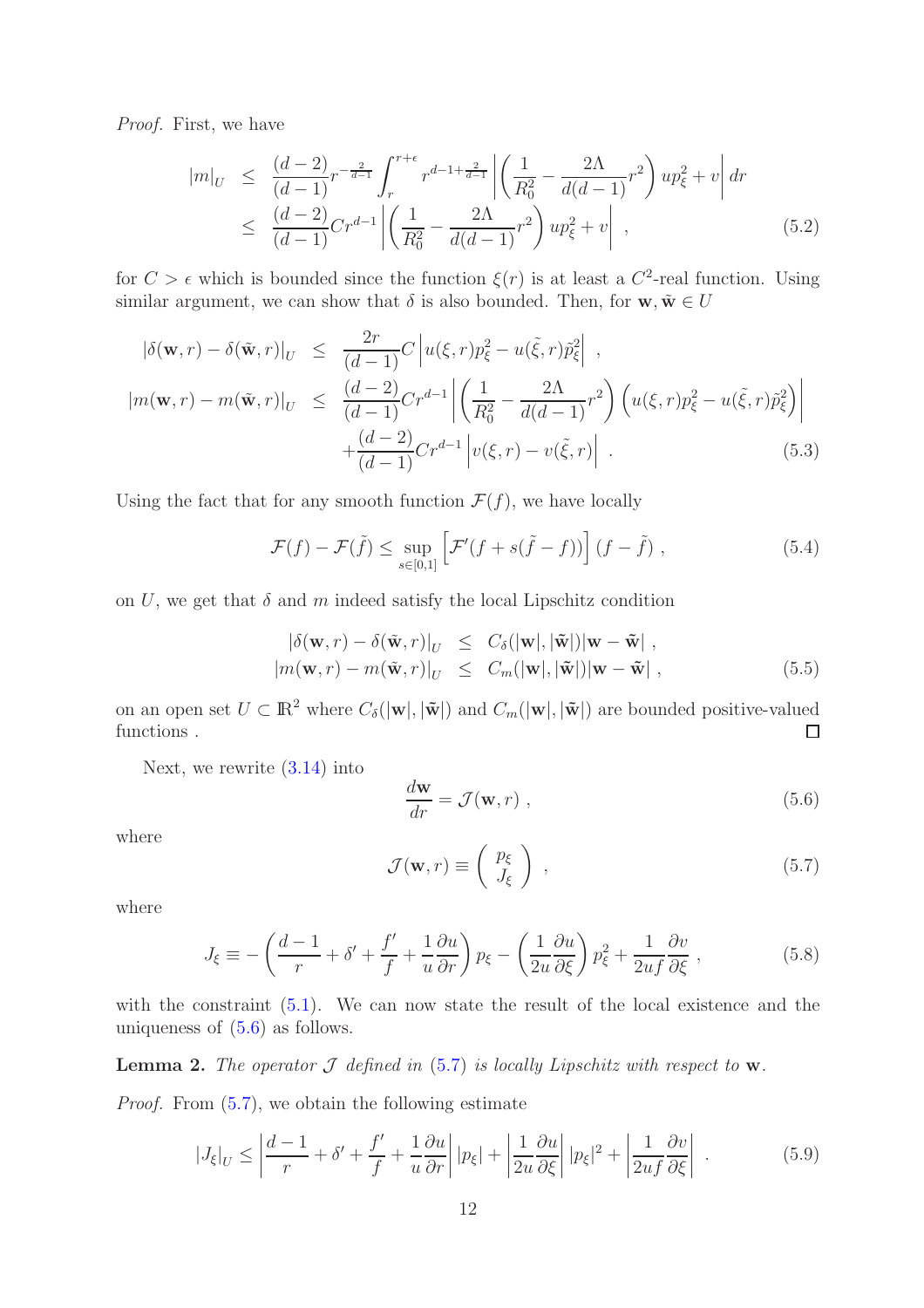Since  $\xi(r)$  belongs at least to a class of  $C^2$ -real functions, then its values is bounded on any closed interval I. Thus,  $|\mathcal{J}(\mathbf{w}, r)|_U$  is bounded on U.

Moreover, for  $\mathbf{w}, \tilde{\mathbf{w}} \in U$ , we also have

$$
\begin{split}\n|\mathcal{J}(\mathbf{w},r) - \mathcal{J}(\tilde{\mathbf{w}},r)|_{U} &\leq \frac{d-1}{r}|p_{\xi} - \tilde{p}_{\xi}| + |\delta'(\mathbf{w},r)p_{\xi} - \delta'(\tilde{\mathbf{w}},r)\tilde{p}_{\xi}| \\
&+ \left| \frac{f'}{f}(\mathbf{w},r)p_{\xi} - \frac{f'}{f}(\tilde{\mathbf{w}},r)\tilde{p}_{\xi} \right| + \left| \frac{1}{u}\frac{\partial u}{\partial r}(\mathbf{w},r)p_{\xi} - \frac{1}{u}\frac{\partial u}{\partial r}(\tilde{\mathbf{w}},r)\tilde{p}_{\xi} \right| \\
&+ \left| \frac{1}{2u}\frac{\partial u}{\partial \xi}(\mathbf{w},r)p_{\xi}^{2} - \frac{1}{2u}\frac{\partial u}{\partial \xi}(\tilde{\mathbf{w}},r)\tilde{p}_{\xi}^{2} \right| + \left| \frac{1}{2uf}\frac{\partial v}{\partial \xi}(\mathbf{w},r) - \frac{1}{2uf}\frac{\partial v}{\partial \xi}(\tilde{\mathbf{w}},r) \right| \n\end{split} \tag{5.10}
$$

Employing some computations using the result in Lemma [1](#page-10-2) and the local property [\(5.4\)](#page-11-2) on U, it can be shown  $\mathcal J$  is locally Lipshitz with respect to **u** satisfying

$$
\left|\mathcal{J}(\mathbf{w},r) - \mathcal{J}(\tilde{\mathbf{w}},r)\right|_U \le C_{\mathcal{J}}(|\mathbf{w}|,|\tilde{\mathbf{w}}|)|\mathbf{w} - \tilde{\mathbf{w}}|.
$$
 (5.11)

It is useful for the next analysis to write down [\(5.6\)](#page-11-0) in the integral form

<span id="page-12-1"></span>
$$
\mathbf{w}(r) = \mathbf{w}(r_h) + \int_{r_h}^r \mathcal{J}(\mathbf{w}(s), s) \ ds . \qquad (5.12)
$$

By introducing a Banach space

$$
\mathfrak{X} \equiv \{ \mathbf{w} \in C(I, \mathbb{R}^2) : \mathbf{w}(r_h) = \mathbf{w}_0, \sup_{r \in I} |\mathbf{w}(r)| \le L_0 \},
$$
\n(5.13)

endowed with the norm

$$
|\mathbf{w}|_{\mathfrak{X}} = \sup_{r \in I} |\mathbf{w}(r)| , \qquad (5.14)
$$

 $\Box$ 

where  $L_0$  is a positive constant, we define an operator K

<span id="page-12-0"></span>
$$
\mathcal{K}(\mathbf{w}(r)) = \mathbf{w}_0 + \int_{r_h}^r ds \ \mathcal{J}(s, \mathbf{w}(s)) \ . \tag{5.15}
$$

Then, Lemma [2](#page-11-3) implies the uniqueness result proving that the differential equation [\(5.6\)](#page-11-0) has a unique local solution.

**Corollary 1.** [\[21\]](#page-20-14) The operator K defined in [\(5.15\)](#page-12-0) is a mapping from  $\mathfrak X$  to itself and K is a contraction mapping on  $I = [r, r + \varepsilon]$  with  $r \neq r_h$ ,  $\varepsilon > 0$ , and

$$
\varepsilon \le \min\left(\frac{1}{C_{L_0}}, \frac{1}{C_{L_0}L_0 + \|\mathcal{J}(r)\|}\right) \tag{5.16}
$$

Then, the operator  $K$  is a contraction mapping on  $\mathfrak{X}$ .

Finally, a maximal solution can be constructed as follows. Let  $w(r)$  be a solution defined on the interval  $(r_h, r_m)$  with  $r_m > 0$ . Then, we repeat the above arguments of the local existence with the initial condition  $w(r - r_0)$  for some  $r_h < r_0 < r$  and use the uniqueness condition to glue the solutions to get the maximal solution. It is straightforward that we have a global solution by taking  $r_m \to +\infty$ .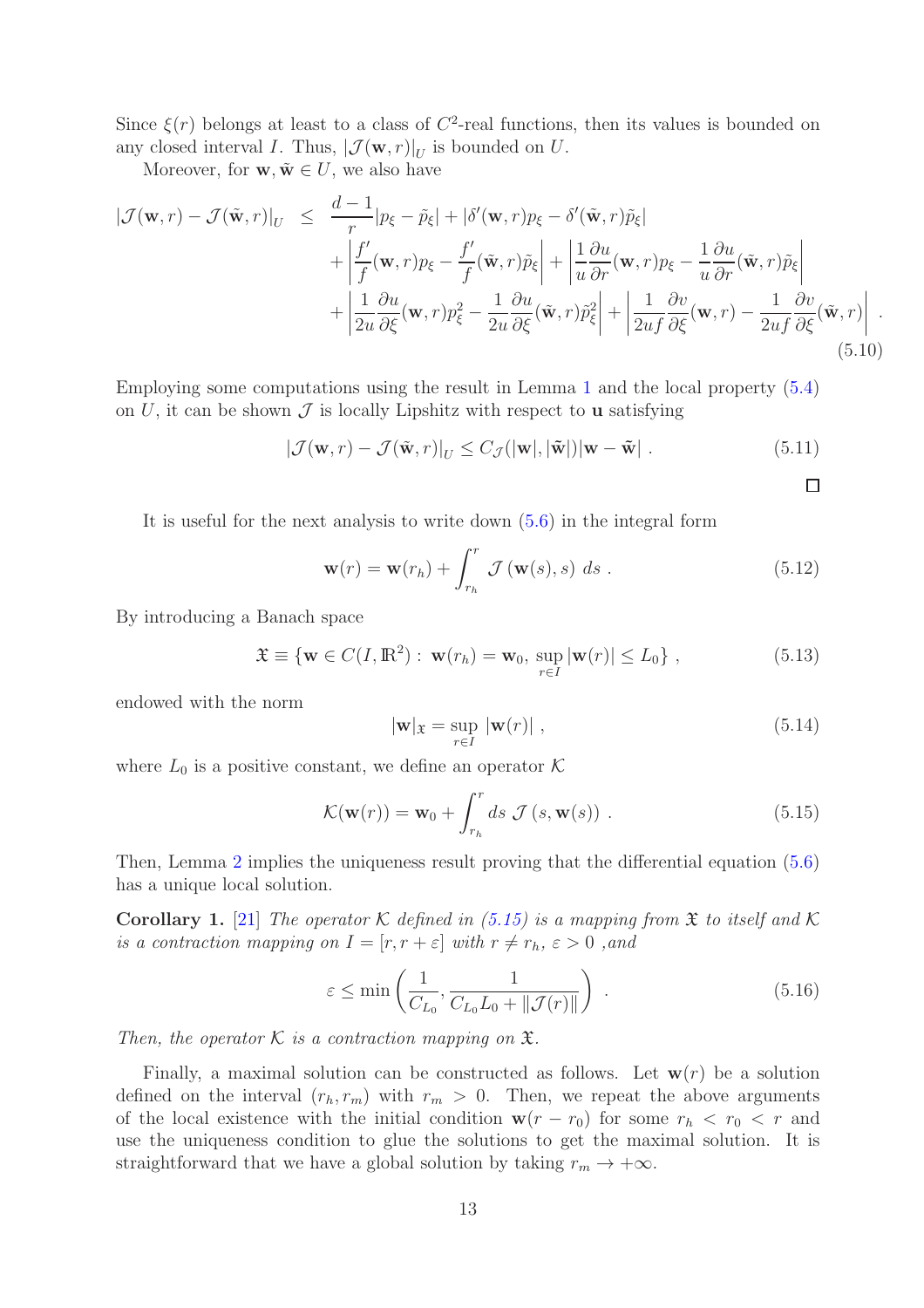#### 5.2 Global Existence

The second part of this section we show that a regular global solution of  $(5.6)$  on  $I_{\infty} \equiv$  $[r_h, +\infty)$  does exist satisfying the expansions [\(4.7\)](#page-8-0) and [\(4.8\)](#page-8-1). As expected, these establish the finiteness of  $(5.12)$  on  $I_{\infty}$ .

First of all, we introduce two intervals, namely,  $I_L \equiv [r_h + \varepsilon, L]$  with  $\varepsilon > 0$  and  $I_A \equiv (L, +\infty)$  for finite and large  $L \gg r_h$ . On  $I_A$ , all the functions  $\delta(r)$ ,  $m(r)$ , and  $f(r)$ can be expanded as in  $(4.7)$ , and  $(4.8)$ . Equation  $(5.12)$  can be written down as

<span id="page-13-0"></span>
$$
\mathbf{w}(L) = \mathbf{w}(r_h) + \int_{r_h + \varepsilon}^{L} \mathcal{J}(\mathbf{w}(s), s) \ ds + \int_{L}^{+\infty} \mathcal{J}(\mathbf{w}(s), s) \ ds. \tag{5.17}
$$

In order to suppress the third term in the right hand side in  $(5.17)$ , we should set: 1.  $\gamma_1 > 0$  which means that the kinetic term must be non-zero, 2.  $\partial_{\xi} V(\xi_{\infty})$  must be welldefined. The latter condition follows from the fact that the scalar potential V should at least a  $C^2$  $C^2$ -real function as stated in Lemma 2 and it has a value given in  $(4.12)$ . Then, we have a finite and globally well-defined solution of  $(5.12)$  since the function  $\xi(r)$  is at least a  $C^2$ -function.

Next, we want to prove the finite energy solutions of  $(5.12)$  by analyzing the estimate of the energy functional  $(3.16)$ . Then, using the expansions  $(4.7)$  and  $(4.8)$ , and taking first  $\Lambda$  < 0, we obtain an inequality

<span id="page-13-1"></span>
$$
E \leq A(S^{d-1})R_0^{d-1} \sup_{r \in I_L} \left| \int_{r_h}^L e^{\delta} r^{d-1} \left( u f(\xi')^2 + v \right) dr \right|
$$
  
+ 
$$
\frac{A(S^{d-1})}{d(d-1)} 2\gamma_1 |\Lambda| n_3^2 \tilde{\xi}_1^2 R_0^{d-1} \left| \int_L^{+\infty} \frac{dr}{r^{2n_3-d+1}} \right|
$$
  
+ 
$$
A(S^{d-1})R_0^{2d-2} \left| \int_L^{+\infty} r^{d-1} \left( -\gamma_0 V(\xi_{+\infty}) + \sum_{n=1}^d \gamma_n C_n^d \left( 1 - \frac{n}{d} \right) \frac{\sin^{2n} \xi_{+\infty}}{(rR_0)^{2n}} \right) dr \right| .
$$
  
(5.18)

The first term in the right hand side of  $(5.18)$  is finite since all  $C^2$ -functions, namely,  $f(r)$ and  $\xi(r)$  are bounded on the closed interval  $I_L$ . In order to control the second and the third terms in [\(5.18\)](#page-13-1) on the open interval  $I_A$ , one has to set  $\xi_{+\infty}$ , the scalar potential  $V(\xi_{+\infty})$ , and the order  $n_3$  in [\(4.8\)](#page-8-1) to be  $\xi_{\infty}=0$ ,  $V(\xi_{\infty})=0$ , and  $n_3>\frac{d}{2}$  $\frac{d}{2}$  for finite  $\tilde{\xi}_1$ , respectively. In the case of  $\Lambda = 0$ , we just replace  $\Lambda$  by  $1/R_0^2$  in [\(5.18\)](#page-13-1). One regains the same results. Comparing this energy estimate analysis with the result [\(4.9\)](#page-8-5), we conclude

<span id="page-13-3"></span>
$$
\xi_{\infty} = 0
$$
,  $V(\xi_{\infty}) = 0$ ,  $n_3 \ge \frac{1}{2}(d+1)$ . (5.19)

Moreover, in order to have a consistent result, since we have the Einstein's field equation, one has to check the estimate

<span id="page-13-2"></span>
$$
\int_{r_h}^{+\infty} e^{\delta} r^{d-1} \left( R^0{}_0 - \frac{1}{2} \delta^0{}_0 R + \delta^0{}_0 \Lambda \right) dr
$$
  
=  $\frac{1}{2} \int_{r_h}^{+\infty} e^{\delta} r^{d-1} \left( (d-1) \left( \frac{f'}{r} + \frac{(d-2)}{r^2} f \right) - \frac{(d-1)(d-2)}{r^2 R_0^2} + 2\Lambda \right) dr$ . (5.20)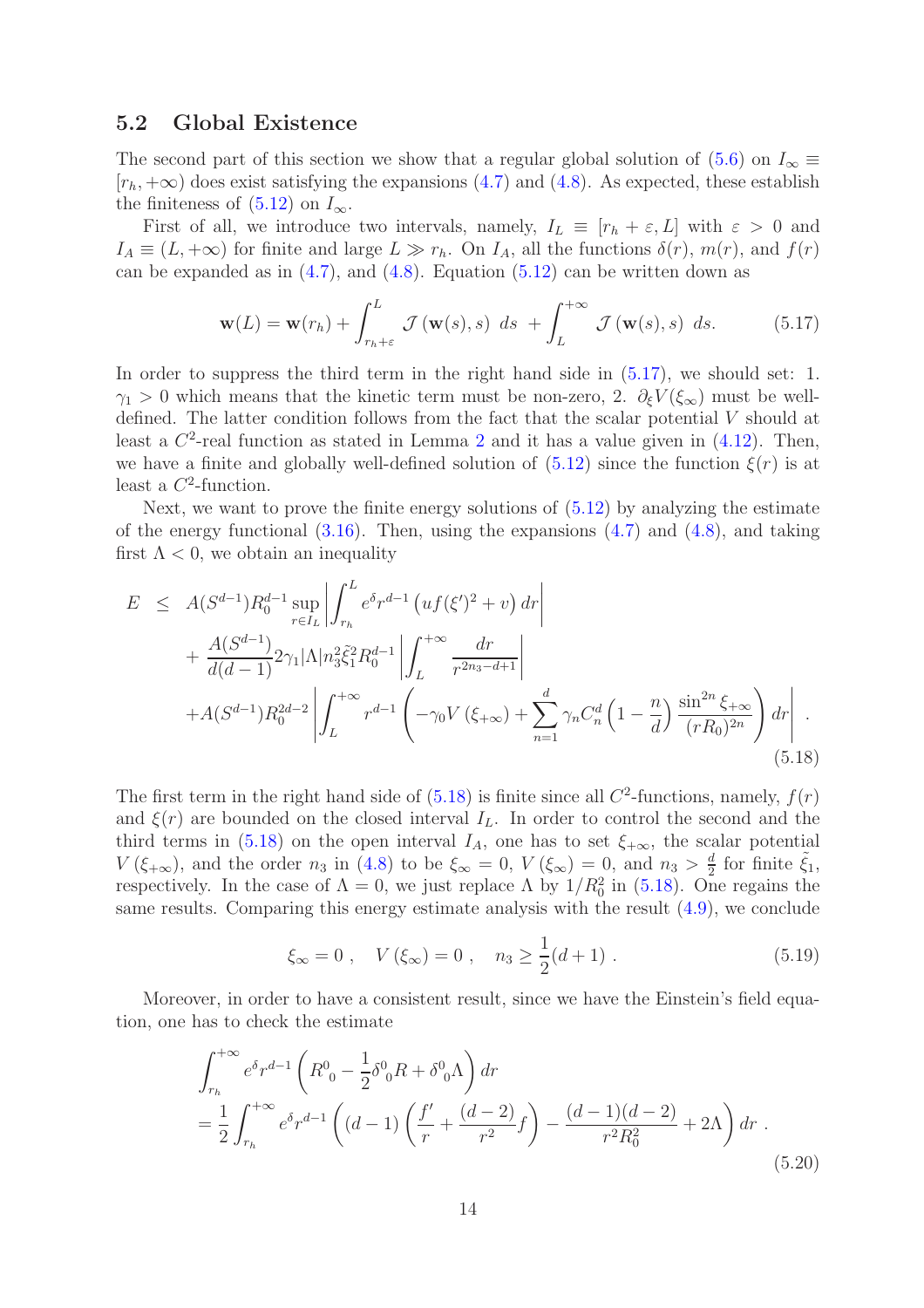Applying the expansions  $(4.7)$  and  $(4.8)$ , and repeating similar steps as in  $(5.18)$ , we obtain that the integral [\(5.20\)](#page-13-2) is finite. In other words, the finite energy black holes do exist.

Thus, we could state

**Theorem 1.** Suppose  $\mathbf{w}(r)$  be a solution of [\(5.6\)](#page-11-0) with the initial value  $\mathbf{w}_h$  and  $\Lambda \leq 0$ . Then, we have a family of global solutions with finite energy satisfying [\(4.2\)](#page-7-0), [\(4.7\)](#page-8-0), [\(4.8\)](#page-8-1), [\(4.9\)](#page-8-5), and [\(5.19\)](#page-13-3) that connects two boundaries, namely the horizon and the asymptotic regions.

### <span id="page-14-0"></span>6 Linear Dynamical Stability Analysis

In this section, we will discuss the linear dynamical stability analysis of the models using similar method as in [\[2\]](#page-19-1). First, we take in advance the metric functions in the preceding sections to be time dependent, namely,  $\delta_t \equiv \delta(r, t)$ ,  $m_t \equiv m(r, t)$ , and  $\xi_t \equiv \xi(r, t)$ . Then, we expand them around  $\delta(r)$ ,  $m(r)$ , and  $\xi(r)$  where  $\delta(r)$ ,  $m(r)$ , and  $\xi(r)$  are the static solutions of [\(3.14\)](#page-5-2), [\(3.19\)](#page-6-4), and [\(3.22\)](#page-6-5).

Let us write down the energy functional of the models in which we have  $\delta(r, t)$ ,  $m(r, t)$ , and  $\xi(r,t)$  $\sqrt{1}$ 

<span id="page-14-1"></span>
$$
E(t) = \int d^d x \sqrt{-g^{(d+1)}} \left( u_t \left( \frac{(\dot{\xi}_t)^2}{e^{2\delta_t} f_t} + f_t(\xi'_t)^2 \right) + v_t \right) , \qquad (6.1)
$$

where  $u_t$  and  $v_t$  have the same form as defined in [\(3.15\)](#page-5-3) but we replace  $\xi$  by  $\xi_t$ . The variation of  $(6.1)$  with respect to  $\xi_t$  gives the Skyrmion equation of motions

<span id="page-14-4"></span>
$$
\left(\xi_t'' - \frac{\ddot{\xi}_t}{e^{2\delta_t}f_t^2}\right) + \left(\frac{\delta_t' f_t + f_t'}{f_t} + \frac{d-1}{r} + \frac{1}{u_t}\frac{\partial u_t}{\partial r}\right)\xi_t' + \left(\frac{\dot{\delta}_t f_t + f_t}{e^{2\delta_t}f_t^3}\right)\dot{\xi}_t + \left(\frac{1}{2u_t}\frac{\partial u_t}{\partial \xi_t}\right)\left((\xi_t')^2 - \frac{(\dot{\xi}_t)^2}{e^{2\delta_t}f_t^2}\right) = \frac{1}{2u_t f_t} \frac{\partial v_t}{\partial \xi_t}.
$$
\n(6.2)

In this case, the components of the Einstein field equations in  $(3.17)-(3.19)$  $(3.17)-(3.19)$  are modified, that is,

<span id="page-14-2"></span>
$$
(d-1)\frac{f_t}{2}\left(\frac{f'_t}{rf_t} + \frac{d-2}{r^2}\right) - \frac{(d-1)(d-2)}{2(rR_0)^2} + \Lambda = -u_t \left(\frac{(\dot{\xi}_t)^2}{e^{2\delta_t}f_t} + f_t(\xi'_t)^2\right) - v_t , \quad (6.3)
$$

<span id="page-14-3"></span>
$$
(d-1)\frac{f_t}{2}\left[\frac{2\delta'_t f_t + f'_t}{r f_t} + \frac{d-2}{r^2}\right] - \frac{(d-1)(d-2)}{2(rR_0)^2} + \Lambda = u_t \left(\frac{(\dot{\xi}_t)^2}{e^{2\delta_t} f_t} + f_t(\xi'_t)^2\right) - v_t , \tag{6.4}
$$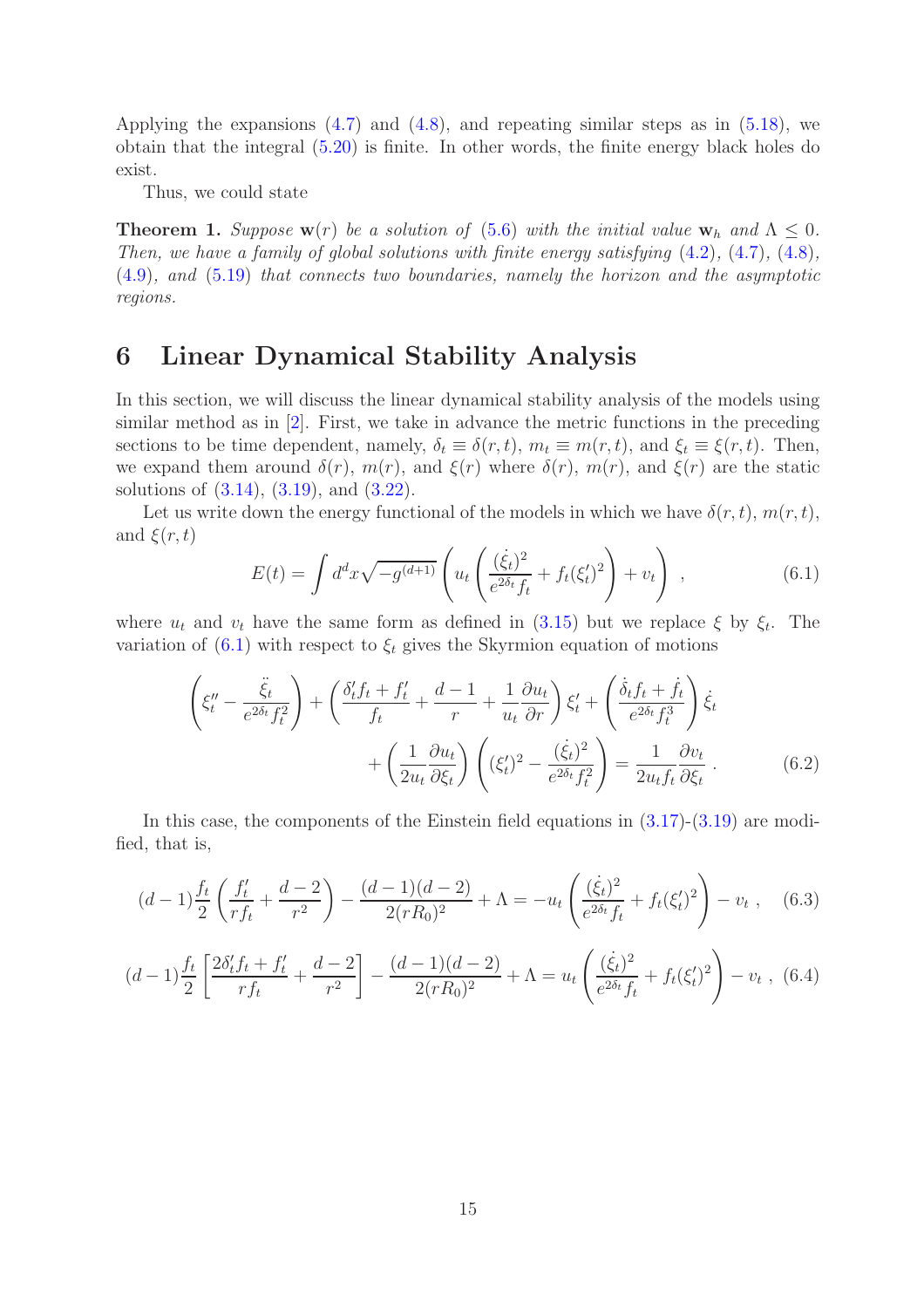$$
\frac{e^{-2\delta_t}}{2f_t^3} \left( f_t \ddot{f}_t - 2(\dot{f}_t)^2 - f_t \dot{f}_t \dot{\delta}_t \right) + \frac{f_t}{2} \left( 2\delta_t'' + 2(\delta_t')^2 + \frac{f_t'' + 3\delta_t' f_t'}{f_t} \right) \n+ \frac{d-2}{r} \left( f_t' + \delta_t' f_t \right) - \frac{(d-2)(d-3)}{2(rR_0)^2} \left( 1 - f_t R_0^2 \right) + \Lambda \n= \frac{1}{d(d-1)} \sum_{n=1}^d \gamma_n C_n^d \ n \ (2n - d - 1) \frac{\sin^{2(n-1)} \xi_t}{(rR_0)^{2(n-1)}} \left( -\frac{(\dot{\xi}_t)^2}{e^{2\delta_t} f_t} + f_t (\xi_t')^2 \right) \n- \frac{1}{d(d-1)} \sum_{n=1}^d \gamma_n C_n^d \left( 2n^2 - 3nd + n - d + d^2 \right) \frac{\sin^{2n} \xi_t}{(rR_0)^{2n}} - \gamma_0 V . \tag{6.5}
$$

Equations  $(6.3)$  and  $(6.4)$  can further be simplified into

<span id="page-15-1"></span>
$$
m'_{t} = \frac{(d-2)}{(d-1)} r^{d-1} \left( u_{t} \left( \frac{(\dot{\xi}_{t})^{2}}{e^{2\delta_{t}} f_{t}} + f_{t} (\xi'_{t})^{2} \right) + v_{t} \right) ,
$$
  
\n
$$
\delta'_{t} = \frac{2u_{t}r}{(d-1)} \left( \frac{(\dot{\xi}_{t})^{2}}{e^{2\delta_{t}} f_{t}^{2}} + (\xi'_{t})^{2} \right) .
$$
\n(6.6)

Then, there are small fluctuation of  $\delta_t(r, t)$ ,  $m_t(r, t)$ , and  $\xi_t(r, t)$  around the static classical solutions such that we have the expansion

<span id="page-15-0"></span>
$$
m_t(r,t) = m(r) + \varepsilon m_l(r,t) ,
$$
  
\n
$$
\delta_t(r,t) = \delta(r) + \varepsilon \delta_l(r,t) ,
$$
  
\n
$$
\xi_t(r,t) = \xi(r) + \varepsilon \xi_l(r,t) ,
$$
\n(6.7)

where  $\varepsilon > 0$  is a small parameter. First, substituting the first and the second equations in [\(6.7\)](#page-15-0) to [\(6.6\)](#page-15-1) and taking the first order approximation on  $\varepsilon$ , it yields

<span id="page-15-2"></span>
$$
m_l = \frac{d-2}{d-1} 2r^{d-1} f e^{\delta} \xi' u \xi_l ,
$$
  
\n
$$
\delta'_l = \frac{2r}{d-1} \left( (\xi')^2 \frac{\partial u}{\partial \xi} \xi_l + 2u \xi' \xi'_l \right) ,
$$
\n(6.8)

where  $u \equiv u_t(\xi)$ ,  $\frac{\partial u}{\partial \xi} \equiv \frac{\partial u_t}{\partial \xi}(\xi)$ , and we have used  $(3.14)$  in the computation to get the first equation in [\(6.8\)](#page-15-2).

Again, substituting the last equation in  $(6.7)$  to  $(6.2)$  and employing the computation up to the first order of  $\varepsilon$ , we get

<span id="page-15-3"></span>
$$
\frac{u}{e^{\delta} f} \ddot{\xi}_l = \frac{1}{r^{d-1}} \left( u f r^{d-1} e^{\delta} \xi'_l \right)' + K(\xi, m, \delta, r) \xi_l , \qquad (6.9)
$$

with

$$
K(\xi, m, \delta, r) \equiv \frac{4}{d-1} r e^{\delta} (\xi')^3 \frac{\partial u}{\partial \xi} u f + \frac{1}{r^{d-1}} \left( r^{d-1} e^{\delta} f \xi' \left( \frac{\partial u}{\partial \xi} - \frac{4}{d-1} u^2 \right) \right)'
$$
  

$$
-\frac{e^{\delta}}{2} \left( f \frac{\partial^2 u}{\partial \xi^2} (\xi')^2 + \frac{\partial^2 v}{\partial \xi^2} \right) .
$$
 (6.10)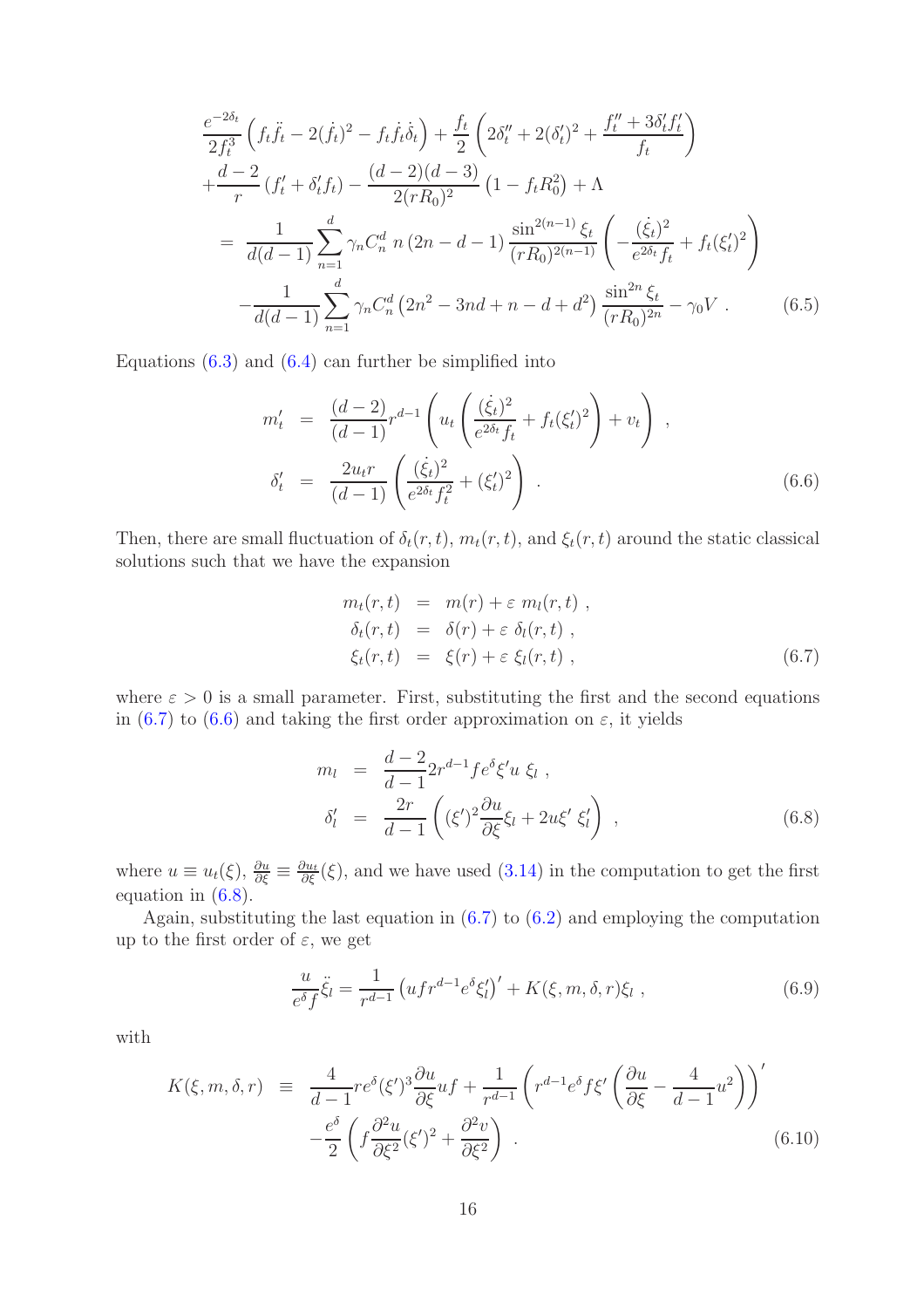Taking

$$
\xi_l(r,t) = \left( u f e^{\delta} r^{d-1} \right)^{-1/2} \psi(r) e^{i\omega t} , \qquad (6.11)
$$

we can cast [\(6.9\)](#page-15-3) into Sturm-Liouville equation

<span id="page-16-0"></span>
$$
\psi'' + \left( -\frac{1}{2} \left( u f e^{\delta} r^{d-1} \right)'' + \frac{\left( (u f e^{\delta} r^{d-1})' \right)^2}{4 u f e^{\delta} r^{d-1}} + r^{d-1} \frac{e^{\delta} f}{u} K(\xi, m, \delta, r) + \omega^2 \right) \psi = 0 \quad (6.12)
$$

The solution  $\psi(r)$  is said to be stable if the eigenvalue  $\omega^2 > 0$  and  $\psi(r) > 0$  for  $r_h <$  $r < +\infty$ . However, to have unstable solutions, it is sufficient to show that there exists an eigenvalue with  $\omega^2$  < 0. In other words, we have stability properties of the solutions in the context of Sturm-Liouville theory.

It is straightforward to show that there exists a unique local solution of [\(6.12\)](#page-16-0) in an arbitrary interval  $I \subset I_{\infty}$  using the same procedure as in subsection [5.1.](#page-10-3) Then, we apply the uniqueness condition to get a global solution in  $I_{\infty}$  by gluing all of these local solutions.

Let us first discuss the behavior of [\(6.12\)](#page-16-0) in the asymptotic region where  $r \in I_A$ . First of all, we take the case of  $\Lambda < 0$ . Employing the expansion [\(4.7\)](#page-8-0) and [\(4.8\)](#page-8-1), eq. [\(6.12\)](#page-16-0) can be simplified to

<span id="page-16-1"></span>
$$
\psi'' + \frac{\Lambda \gamma_0}{d(d-1)\gamma_1} \frac{\partial^2 V}{\partial \xi^2} (\xi_\infty) r^{d+1} \psi = 0 , \qquad (6.13)
$$

where we have set  $n_3 = d - 1$  implying  $d \geq 3$ . At the lowest order of the expansion, we could have either  $\omega^2 \in \mathbb{R}$  for  $\tilde{\xi}_1 \in \mathbb{R}$ , or

$$
\omega^2 = -\frac{16\Lambda^2 \tilde{\xi}_1 \gamma_1}{d^2 (d-1)^2} \,, \tag{6.14}
$$

for  $\tilde{\xi}_1 \in \mathbb{R}$ . Assuming

<span id="page-16-3"></span>
$$
\frac{\partial^2 V}{\partial \xi^2}(\xi_\infty) > 0 , \qquad (6.15)
$$

the solution of [\(6.13\)](#page-16-1) has the form

<span id="page-16-2"></span>
$$
\psi(r,\Lambda) = A_0 \left(\frac{d+3}{k_{\Lambda}^{1/2} r^{\frac{d+1}{2}}}\right)^{1/2} \exp\left(-\frac{2k_{\Lambda}^{1/2}}{d+3} r^{\frac{d+3}{2}}\right) \left(1 + O\left(r^{-\frac{d+3}{2}}\right)\right) ,\qquad (6.16)
$$

which is the asymptotic form of the modified Bessel of the second kind, where

$$
k_{\Lambda} \equiv \frac{|\Lambda|\gamma_0}{d(d-1)\gamma_1} \frac{\partial^2 V}{\partial \xi^2}(\xi_{\infty}) \;, \tag{6.17}
$$

and  $A_0 > 0$ . It is easy to see that  $\psi(r)$  in [\(6.16\)](#page-16-2) is a positive definite function on  $I_A$ . In the  $\Lambda = 0$  case, we have a similar equation as  $(6.13)$  with  $\omega^2 \in \mathbb{R}$  whose solution is given by

$$
\psi(r,0) = A_0 \left(\frac{d+1}{k_0^{1/2} r^{\frac{d-1}{2}}}\right)^{1/2} \exp\left(-\frac{2k_0^{1/2}}{d+1} r^{\frac{d+1}{2}}\right) \left(1 + O\left(r^{-\frac{d+1}{2}}\right)\right) ,\qquad (6.18)
$$

which has positive value on  $I_A$  with

$$
k_0 \equiv \frac{\gamma_0}{2\gamma_1 R_0^2} \frac{\partial^2 V}{\partial \xi^2}(\xi_\infty) , \qquad (6.19)
$$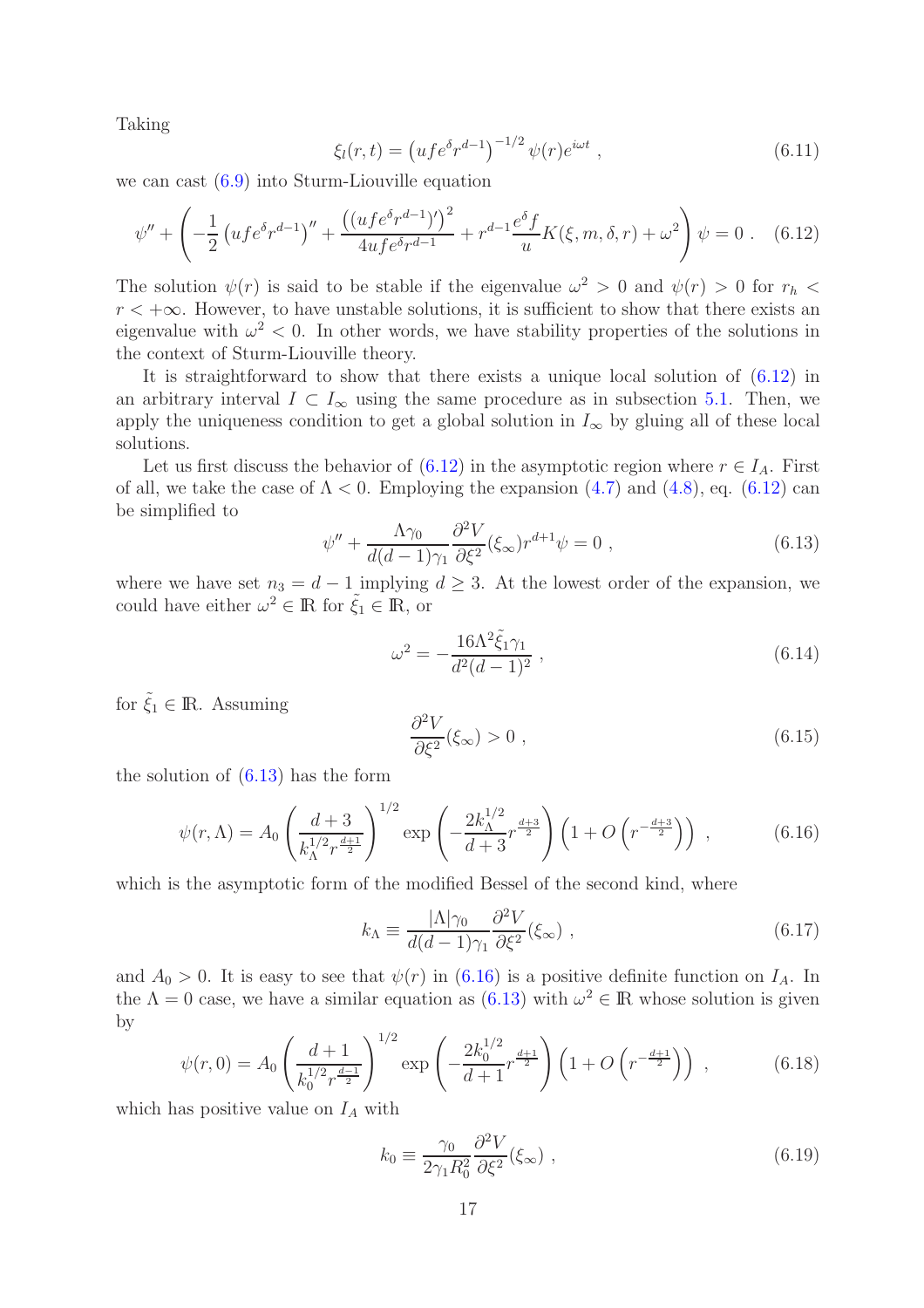satisfying  $(6.15)$ .

Next, we show that the existence of positive definite solutions of  $(6.12)$  on  $I_L$ . In our proof, we use the Fixed Point Theorem:

<span id="page-17-1"></span>**Theorem 2.** [\[11\]](#page-20-4) Let us consider  $\mathcal{E}$  to be a Banach space in which we have a cone  $\mathcal{K} \subset \mathcal{E}$ . Assuming both  $\Omega_1$  and  $\Omega_2$  to be open subsets of  $\mathcal E$  with  $0 \in \Omega_1$  and  $\overline{\Omega}_1 \subset \Omega_2$ , and let  $\hat{H}$  be a completely continuous operator satisfying

$$
\hat{H} : \mathcal{K} \cap (\bar{\Omega}_2 \setminus \Omega_1) \to \mathcal{K} , \qquad (6.20)
$$

such that either

- i)  $\|\hat{H}\psi\| \leq \|\psi\|, \ \psi \in \mathcal{K} \cap \Omega_1, \text{ and } \|\hat{H}\psi\| \geq \|\psi\|, \ \psi \in \mathcal{K} \cap \Omega_2;$ or
- ii)  $\|\hat{H}\psi\| \geq \|\psi\|, \psi \in \mathcal{K} \cap \Omega_1$ , and  $\|\hat{H}\psi\| \leq \|\psi\|, \psi \in \mathcal{K} \cap \Omega_2$ .

Then, we have a fixed point of  $\hat{H}$  in  $\mathcal{K} \cap (\bar{\Omega}_2 \setminus \Omega_1)$ .

In addition, the logic of some following steps follow closely [\[22\]](#page-20-15). The first step is to consider  $\psi(r)$  in [\(6.12\)](#page-16-0) in the interval  $[r_1, r_2]$  with boundary conditions

<span id="page-17-0"></span>
$$
a_0 \psi(r_1) - a_1 \psi'(r_1) = 0,
$$
  
\n
$$
b_0 \psi(r_2) - b_1 \psi'(r_2) = 0,
$$
\n(6.21)

where  $a_0, a_1, b_0, b_1 \geq 0$ . Suppose we have a solution of  $(6.12)$ 

$$
\psi(r) = \int_{r_1}^{r_2} G(r, s) F(s) \psi(s) ds \equiv \hat{H} \psi(r) , \quad \psi \in C[r_1, r_2] , \quad (6.22)
$$

where

$$
F(r) \equiv -\frac{1}{2} \left( u f e^{\delta} r^{d-1} \right)^{\prime\prime} + \frac{\left( (u f e^{\delta} r^{d-1})^{\prime} \right)^2}{4 u f e^{\delta} r^{d-1}} + r^{d-1} \frac{e^{\delta} f}{u} K(\xi, m, \delta, r) + \omega^2 , \tag{6.23}
$$

and  $G(r, s)$  is the Green's function of

$$
\psi'' = 0 \tag{6.24}
$$

with boundary conditions  $(6.21)$  whose form is given by

$$
G(r,s) = \begin{cases} \frac{1}{\rho} X(r) Y(s) & ; r_1 \le s \le r \le r_2 ,\\ \frac{1}{\rho} X(s) Y(r) & ; r_1 \le r \le s \le r_2 , \end{cases}
$$
(6.25)

where  $\rho > 0$ ,

$$
X(r) \equiv b_0 (r_2 - r) + b_1 , \quad Y(r) \equiv a_0 r + a_1 , \quad [r_1, r_2] . \tag{6.26}
$$

Suppose we have a cone K in  $C[r_1, r_2]$  given by

$$
\mathcal{K} \equiv \left\{ \psi \in C[r_1, r_2] : \psi(r) \ge 0, \min_{[r_{5/4}, r_{7/4}]} \psi(r) \ge C_G ||\psi|| \right\},\tag{6.27}
$$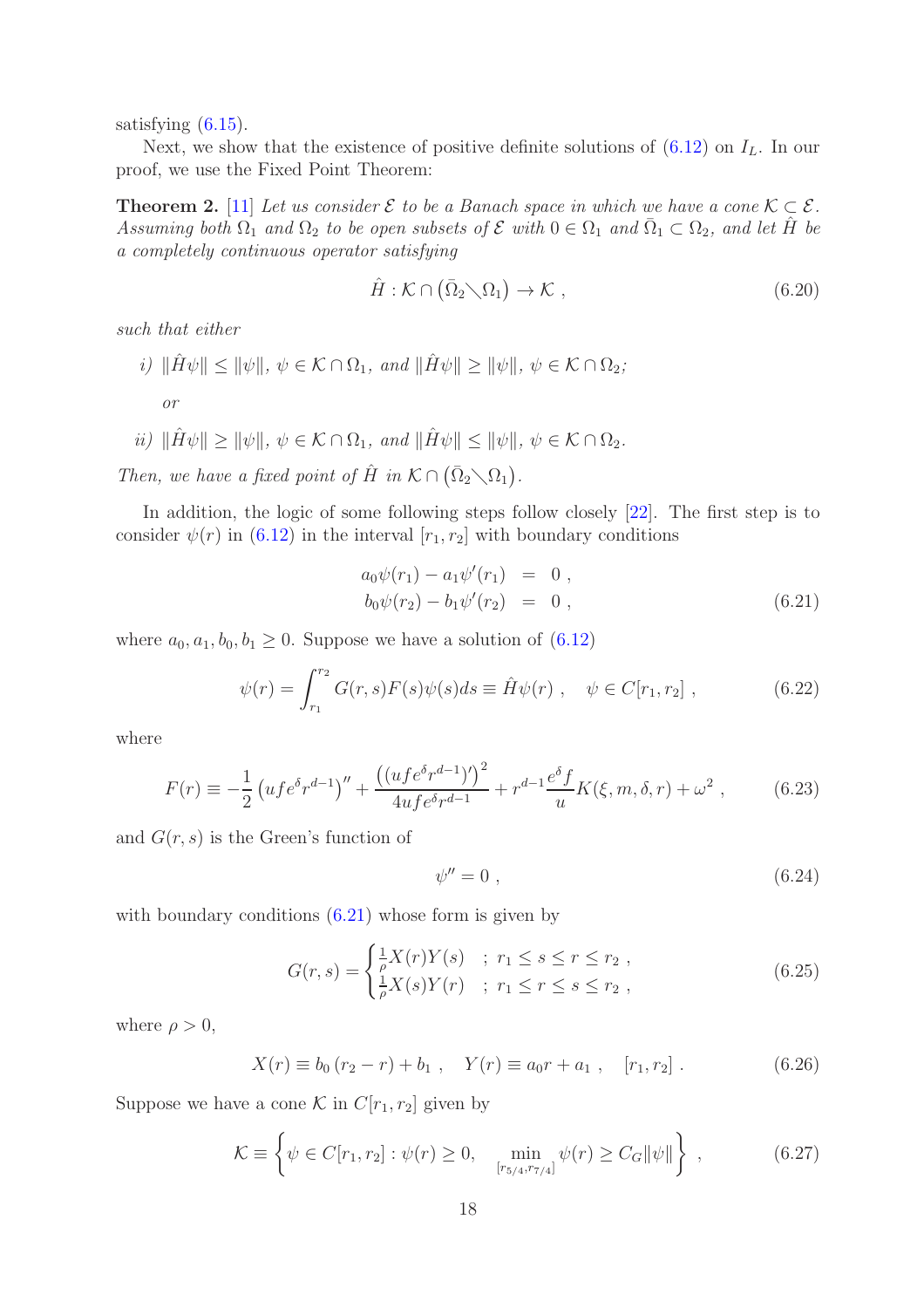where  $r_{5/4} > r_1$ ,  $r_{7/4} < r_2$ ,  $\|\psi\| \equiv \sup_{[r_1,r_2]} |\psi(r)|$ ,

$$
C_G \equiv \min\left\{\frac{(r_2 - r_{7/4})b_0 + b_1}{r_2(b_0 + b_1)}, \frac{r_1a_0 + a_1}{r_2(a_0 + a_1)}\right\}.
$$
 (6.28)

Since  $G(r, s) \leq G(s, s)$  for  $r_1 \leq r$ ,  $s \leq r_2$ , if  $\psi \in \mathcal{K}$ , then we have

<span id="page-18-0"></span>
$$
\hat{H}\psi(r) = \int_{r_1}^{r_2} G(r,s)F(s)\psi(s)ds \le \int_{r_1}^{r_2} G(s,s)F(s)\psi(s)ds ,\qquad (6.29)
$$

implying

$$
\|\hat{H}\psi(r)\| \le \int_{r_1}^{r_2} G(s,s)F(s)\psi(s)ds .
$$
\n(6.30)

Moreover, since

$$
G(r,s) \geq C_G \ G(s,s) \ , \quad [r_{5/4}, r_{7/4}] \ , \tag{6.31}
$$

it follows

$$
\min_{[r_{5/4}, r_{7/4}]} \hat{H}\psi(r) \ge C_G \|\hat{H}\psi\|.
$$
\n(6.32)

Thus,  $\hat{H}\mathcal{K} \subset \mathcal{K}$  which implies that the mapping  $\hat{H} : \mathcal{K} \to \mathcal{K}$  is completely continuous. Suppose there is a constant  $C_1>0$  and  $0<\psi\leq C_1$  such that

<span id="page-18-1"></span>
$$
\int_{r_1}^{r_2} G(s,s)F(s)ds \le 1.
$$
\n(6.33)

If  $\psi \in \mathcal{K}$  and  $\|\psi\| = C_1$ , then from [\(6.29\)](#page-18-0) and [\(6.33\)](#page-18-1) it follows

<span id="page-18-2"></span>
$$
\hat{H}\psi(r) \le \int_{r_1}^{r_2} G(s,s)F(s)\psi(s)ds \le \|\psi\| \ . \tag{6.34}
$$

Defining

$$
\Omega_1 \equiv \{ \psi \in \mathcal{E} : ||\psi|| < C_1 \},\tag{6.35}
$$

 $(6.34)$  implies

$$
\|\hat{H}\psi\| \le \|\psi\| \ , \quad \psi \in \mathcal{K} \cap \partial\Omega_1 \ . \tag{6.36}
$$

Next, we also have  $C_2 > 0$  and  $\psi \geq C_2$  such that

$$
C_G \int_{r_{5/4}}^{r_{7/4}} G(r_{3/2}, s) F(s) ds \ge 1 , \qquad (6.37)
$$

where  $r_{5/4} < r_{3/2} < r_{7/4}$ . Introducing  $C_3 \equiv \max \left\{ \frac{C_1}{r_{7/4} - 3} \right\}$  $\frac{C_1}{r_{7/4}-r_{5/4}}, \frac{C_2}{C_G}$  $C_{G}$  $\}$  and

$$
\Omega_2 \equiv \{ \psi \in \mathcal{E} : ||\psi|| < C_3 \},\tag{6.38}
$$

if  $\psi \in \mathcal{K}$  and  $\|\psi\| = C_3$ , then

$$
\min_{[r_{5/4}, r_{7/4}]} \psi(r) \ge C_G \|\psi\| \ge \|\psi\| \;, \tag{6.39}
$$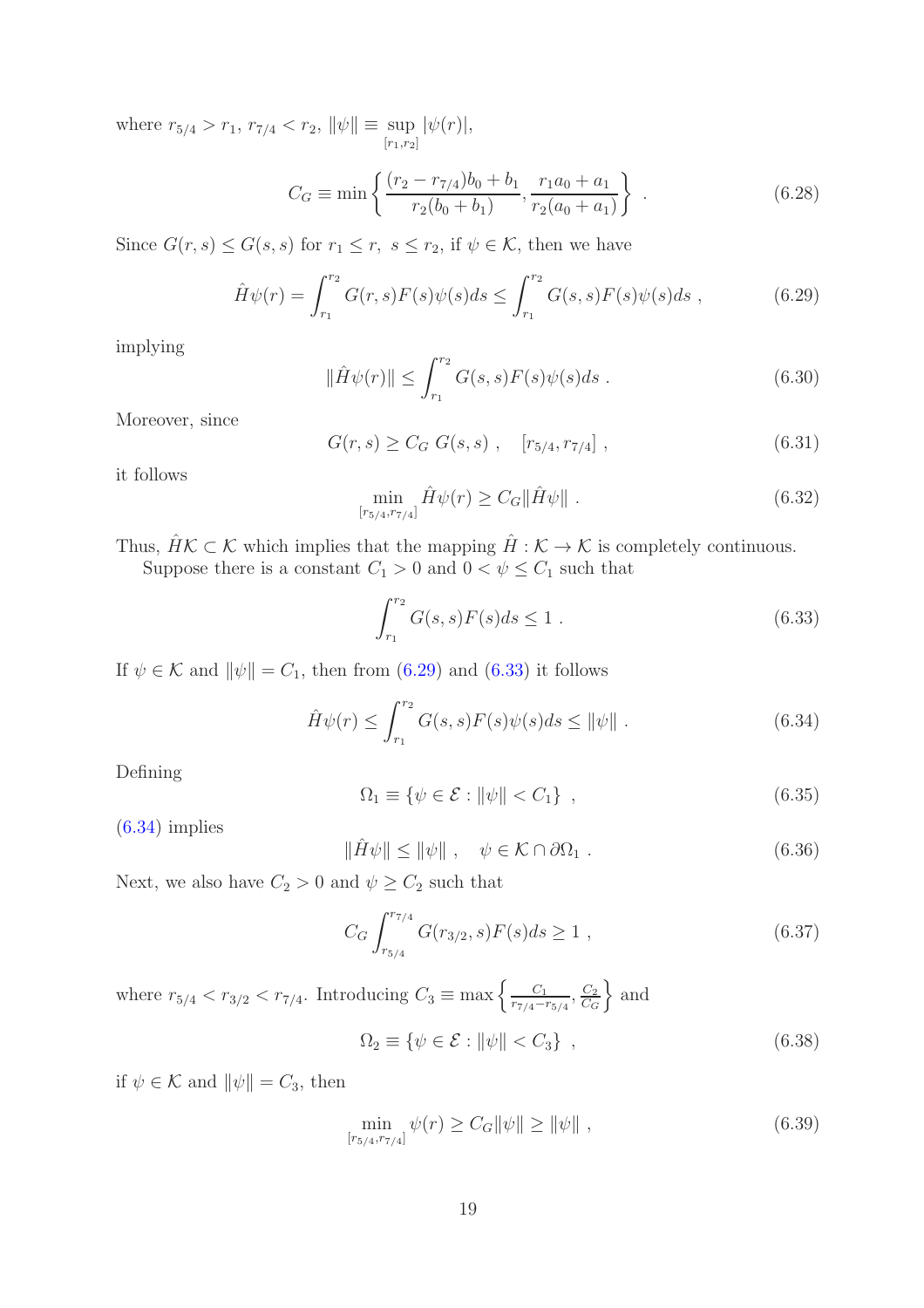such that

$$
\hat{H}\psi(r_{3/2}) = \int_{r_1}^{r_2} G(r_{3/2}, s)F(s)\psi(s)ds \ge C_G \|\psi\| \int_{r_{5/4}}^{r_{7/4}} G(r_{3/2}, s)F(s)ds \ge \|\psi\| \quad (6.40)
$$

So, we obtain

$$
\|\hat{H}\psi\| \ge \|\psi\| \ , \quad \psi \in \mathcal{K} \cap \partial\Omega_2 \ . \tag{6.41}
$$

To conclude, using i) of Theorem [2,](#page-17-1) the operator  $\hat{H}$  has a fixed point in  $\mathcal{K} \cap (\bar{\Omega}_2 \setminus \Omega_1)$ with  $C_1 \leq ||\psi|| \leq C_3$ . Moreover, the fact  $G(r, s) > 0$  implies  $\psi(r) > 0$  in the interval [ $r_1, r_2$ ]. It is worth mentioning that by interchanging  $\Omega_1 \to \Omega_2$  and  $\Omega_2 \to \Omega_1$  in the above computation, and using ii) of Theorem [2,](#page-17-1) we will obtain the same results.

Since we have proved that  $\psi(r) > 0$  in an arbitrary interval  $[r_1, r_2] \subset I_L$  which is also unique and  $\psi(r)$  is at least  $C^2$ -function, we could extend the proof by gluing all of these solutions to have  $\psi(r) > 0$  in  $I_L$ . Again, by gluing  $\psi(r) > 0$  in  $I_L$  with [\(6.16\)](#page-16-2), we can finally obtain  $\psi(r) > 0$  in  $I_{\infty}$ .

So, we have

Theorem 3. There exists dynamically stable and unstable static spherical symmetric solutions of higher dimensional Einstein-Skyrme system with general couplings [\(3.1\)](#page-3-1) and  $\Lambda \leq 0$ .

#### Acknowledgments

The work in this paper is supported by Riset ITB 2022 and PDUPT Kemendikbudristek-ITB 2022.

#### <span id="page-19-0"></span>References

- [1] M. S. Volkov. Hairy black holes in the XX-th and XXI-st centuries. In  $14th$  Marcel Grossmann Meeting on Recent Developments in Theoretical and Experimental General Relativity, Astrophysics, and Relativistic Field Theories, 1 2016 and references therein.
- <span id="page-19-1"></span>[2] N. Shiiki and N. Sawado. Black hole skyrmions with negative cosmological constant. Phys. Rev. D, 71:104031, 2005.
- <span id="page-19-2"></span>[3] N. Shiiki and N. Sawado. Regular and black hole solutions in the Einstein-Skyrme theory with negative cosmological constant. Class. Quant. Grav., 22:3561–3574, 2005.
- <span id="page-19-3"></span>[4] I. Perapechka and Y. Shnir. Generalized Skyrmions and hairy black holes in asymptotically  $AdS_4$  spacetime. Phys. Rev. D,  $95(2):025024$ ,  $2017$ .
- <span id="page-19-4"></span>[5] Y. Brihaye and T. Delsate. Skyrmion and Skyrme-black holes in de Sitter spacetime. Mod. Phys. Lett. A, 21:2043–2054, 2006.
- <span id="page-19-5"></span>[6] Y. Brihaye, C. Herdeiro, E. Radu, and D. H. Tchrakian. Skyrmions, Skyrme stars and black holes with Skyrme hair in five spacetime dimension. J. High Energy Phys., 11:037, 2017.